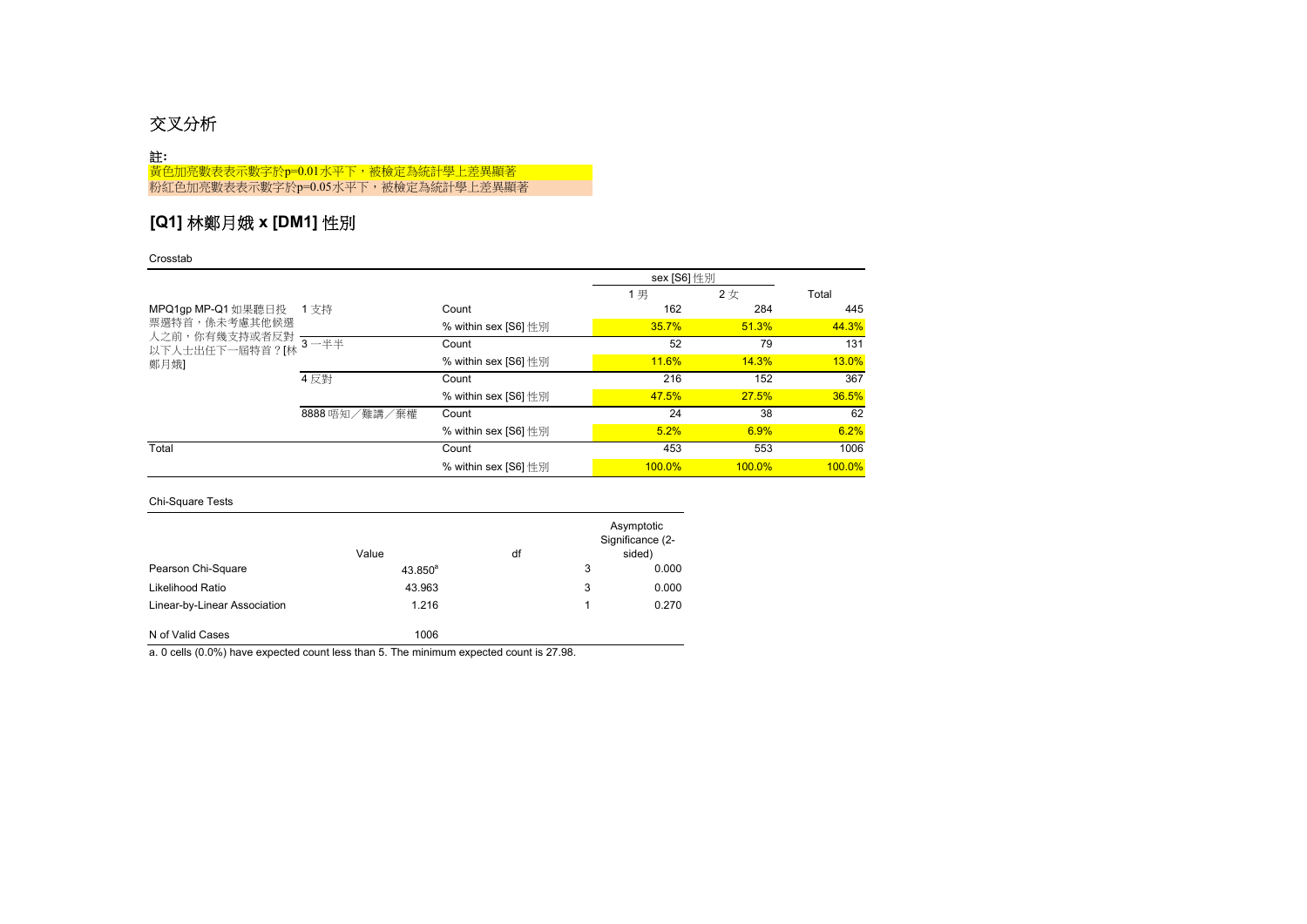# **[Q1]** 林鄭月娥 **x [DM2]** 年齡

#### Crosstab

|                         |                       | agegp 年齡          |               |               |           |        |
|-------------------------|-----------------------|-------------------|---------------|---------------|-----------|--------|
|                         |                       |                   | 118-39歳       | 240 - 59歳     | 360 歳或以上  | Total  |
| MPQ1gp MP-Q1 如果聽日投 1 支持 |                       | Count             | 104           | 197           | 145       | 445    |
| 票選特首,係未考慮其他候選           |                       | % within agegp 年齡 | 29.3%         | 51.6%         | 54.9%     | 44.5%  |
|                         |                       | Count             | 57            | 43            | 28        | 128    |
| 鄭月娥]                    |                       | % within agegp 年齡 | 16.2%         | 11.3%         | 10.6%     | 12.8%  |
|                         | 4 反對<br>8888 唔知/難講/棄權 | Count             | 183           | 117           | 66        | 365    |
|                         |                       | % within agegp 年齡 | 51.5%         | 30.6%         | 25.1%     | 36.6%  |
|                         |                       | Count             | 11            | 25            | 25        | 60     |
|                         |                       | % within agegp 年齡 | 3.1%          | 6.5%          | 9.5%      | 6.1%   |
| Total                   |                       | Count             | 355           | 381           | 264       | 999    |
|                         |                       | % within agegp 年齡 | <b>100.0%</b> | <b>100.0%</b> | $100.0\%$ | 100.0% |

### Chi-Square Tests

|                              | Value      | df |   | Asymptotic<br>Significance (2-<br>sided) |
|------------------------------|------------|----|---|------------------------------------------|
| Pearson Chi-Square           | $79.057^a$ |    | 6 | 0.000                                    |
| Likelihood Ratio             | 80.228     |    | 6 | 0.000                                    |
| Linear-by-Linear Association | 11.003     |    |   | 0.001                                    |
| N of Valid Cases             | 999        |    |   |                                          |

a. 0 cells (0.0%) have expected count less than 5. The minimum expected count is 15.96.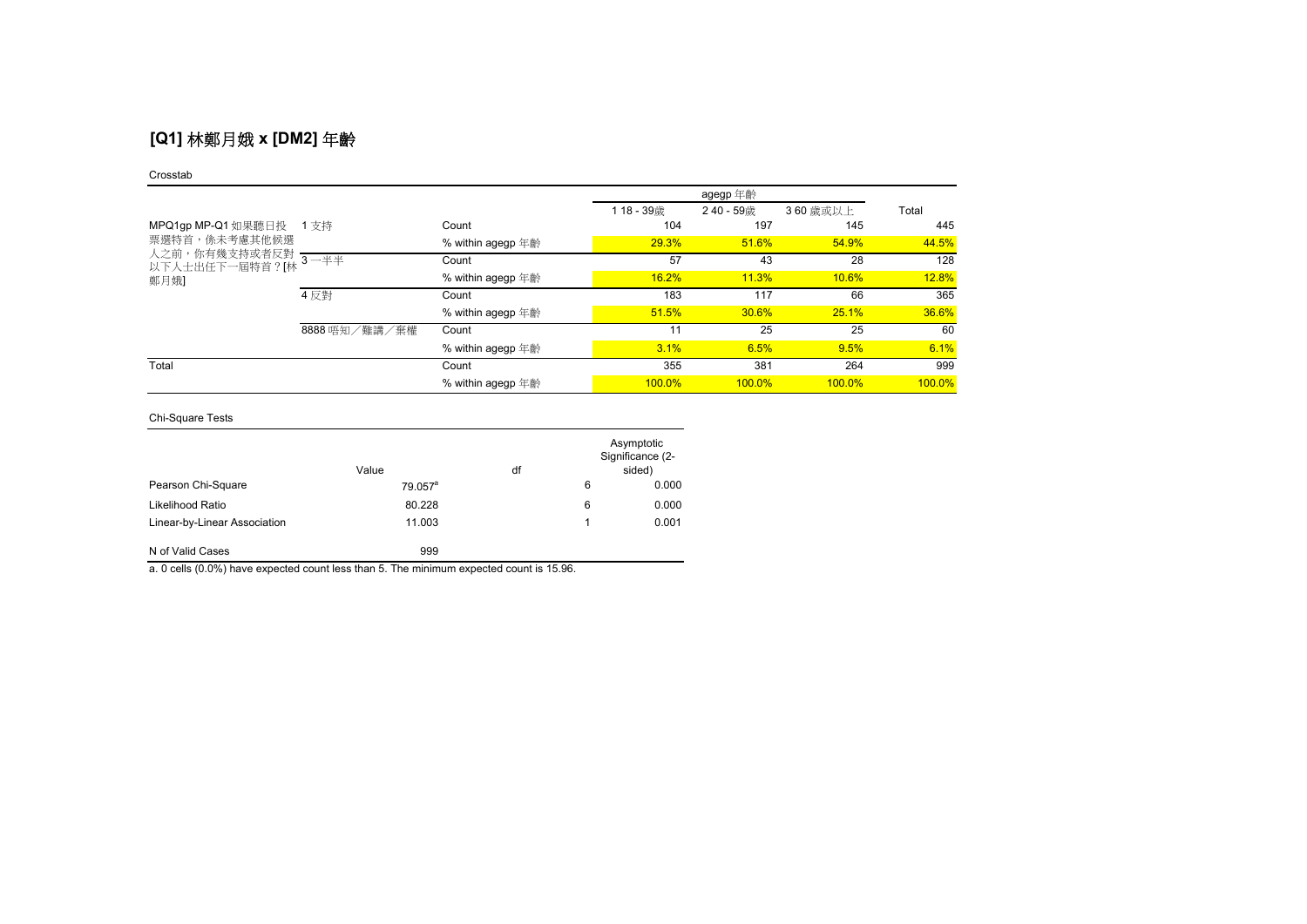# **[Q1]** 林鄭月娥 **x [DM3]** 教育程度

#### Crosstab

|                                | edugp_TP 教育程度 |                        |           |        |           |        |
|--------------------------------|---------------|------------------------|-----------|--------|-----------|--------|
|                                |               |                        | 1 小學或以下   | 2中學    | 3 大專或以上   | Total  |
| MPQ1gp MP-Q1 如果聽日投 1 支持        |               | Count                  | 132       | 232    | 81        | 445    |
| 票選特首,係未考慮其他候選<br>人之前,你有幾支持或者反對 |               | % within edugp TP 教育程度 | 55.6%     | 48.1%  | 28.6%     | 44.4%  |
| 以下人士出任下一屆特首?[林 3—半半            |               | Count                  | 34        | 65     | 33        | 131    |
| 鄭月娥]                           |               | % within edugp TP 教育程度 | 14.2%     | 13.4%  | 11.5%     | 13.1%  |
|                                | 4 反對          | Count                  | 41        | 161    | 163       | 366    |
|                                |               | % within edugp TP 教育程度 | 17.5%     | 33.4%  | 57.6%     | 36.5%  |
|                                | 8888 唔知/難講/棄權 | Count                  | 30        | 24     | 6         | 61     |
|                                |               | % within edugp TP 教育程度 | 12.7%     | 5.0%   | 2.2%      | 6.0%   |
| Total                          |               | Count                  | 238       | 483    | 283       | 1003   |
|                                |               | % within edugp TP 教育程度 | $100.0\%$ | 100.0% | $100.0\%$ | 100.0% |

### Chi-Square Tests

|                              | Value       | df |   | Asymptotic<br>Significance (2-<br>sided) |
|------------------------------|-------------|----|---|------------------------------------------|
| Pearson Chi-Square           | $109.270^a$ |    | 6 | 0.000                                    |
| Likelihood Ratio             | 109.548     |    | 6 | 0.000                                    |
| Linear-by-Linear Association | 23.784      |    | 1 | 0.000                                    |
| N of Valid Cases             | 1003        |    |   |                                          |

a. 0 cells (0.0%) have expected count less than 5. The minimum expected count is 14.34.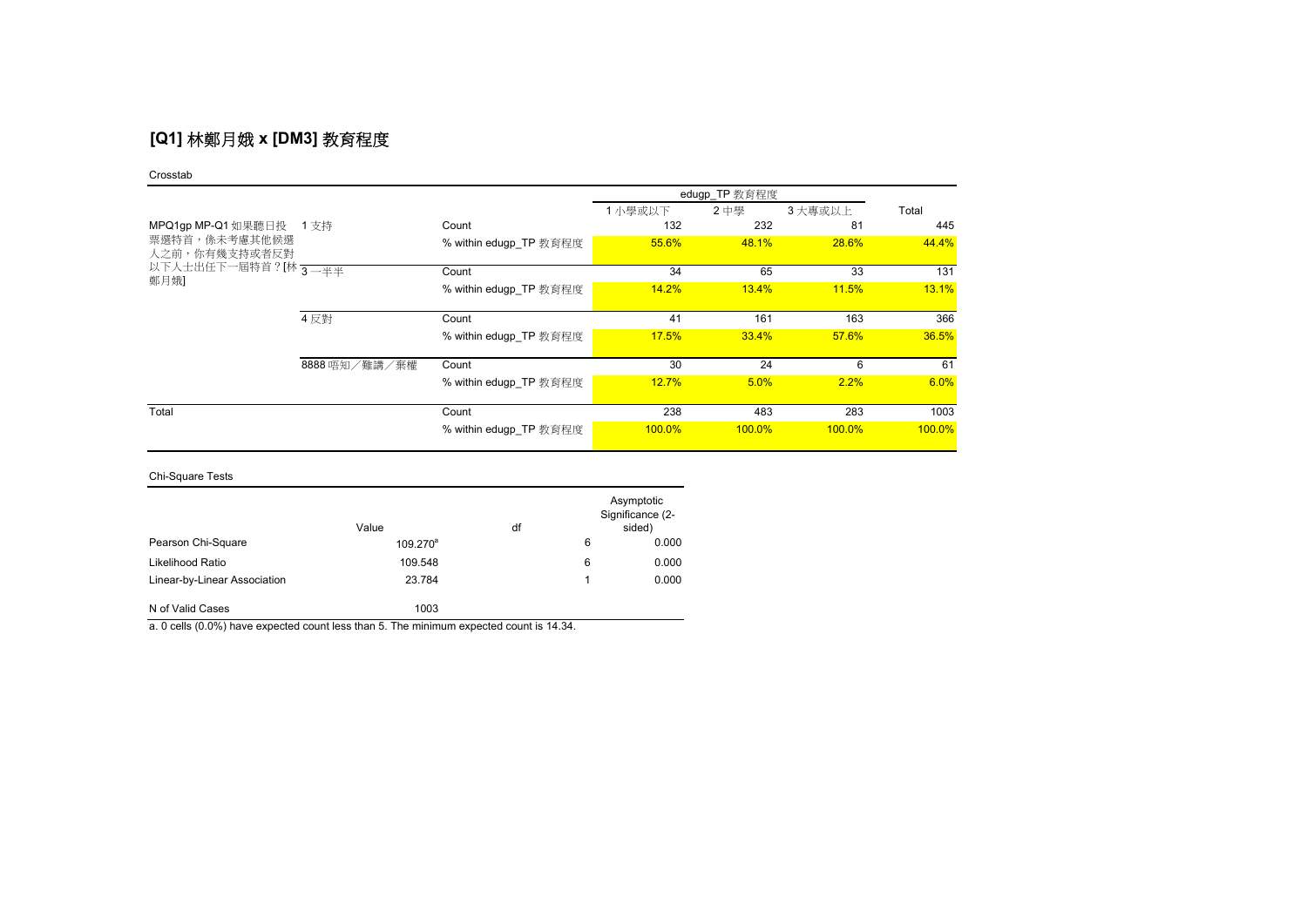# **[Q1]** 林鄭月娥 **x [DM4]** 職位

#### Crosstab

|                                                     |               | occgp 職位          |                    |        |              |        |        |        |        |
|-----------------------------------------------------|---------------|-------------------|--------------------|--------|--------------|--------|--------|--------|--------|
|                                                     |               |                   | 1行政及專業人員 2 文職及服務人員 |        | 3 勞動工人       | 4學生    | 5 家庭主婦 | 6 其他   | Total  |
| MPQ1gp MP-Q1 如果聽日投                                  | 1支持           | Count             | 59                 | 99     | 48           | 17     | 100    | 116    | 439    |
| 票選特首,係未考慮其他候選<br>人之前,你有幾支持或者反對 ———————————————————— |               | % within occgp 職位 | 32.1%              | 43.4%  | 51.1%        | 21.4%  | 57.4%  | 50.3%  | 44.3%  |
| 以下人士出任下一屆特首?[林                                      |               | Count             | 17                 | 30     | 12           | 18     | 25     | 30     | 131    |
| 鄭月娥]                                                |               | % within occgp 職位 | 9.2%               | 13.0%  | <b>12.8%</b> | 21.7%  | 14.6%  | 12.7%  | 13.2%  |
|                                                     | 4 反對          | Count             | 100                | 91     | 25           | 44     | 31     | 70     | 361    |
|                                                     |               | % within occgp 職位 | 55.1%              | 39.7%  | 27.1%        | 54.1%  | 17.8%  | 30.0%  | 36.4%  |
|                                                     | 8888 唔知/難講/棄權 | Count             |                    | 9      | 8            | 2      | 18     | 16     | 60     |
|                                                     |               | % within occgp 職位 | $3.6\%$            | 3.9%   | 9.0%         | 2.7%   | 10.2%  | 6.9%   | 6.0%   |
| Total                                               |               | Count             | 182                | 228    | 94           | 81     | 174    | 231    | 991    |
|                                                     |               | % within occgp 職位 | 100.0%             | 100.0% | 100.0%       | 100.0% | 100.0% | 100.0% | 100.0% |

### Chi-Square Tests

|                              | Value      | df |    | Asymptotic<br>Significance (2-<br>sided) |
|------------------------------|------------|----|----|------------------------------------------|
| Pearson Chi-Square           | $90.601^a$ |    | 15 | 0.000                                    |
| Likelihood Ratio             | 93.200     |    | 15 | 0.000                                    |
| Linear-by-Linear Association | 4.991      |    |    | 0.025                                    |
| N of Valid Cases             | 991        |    |    |                                          |

a. 1 cells (4.2%) have expected count less than 5. The minimum expected count is 4.92.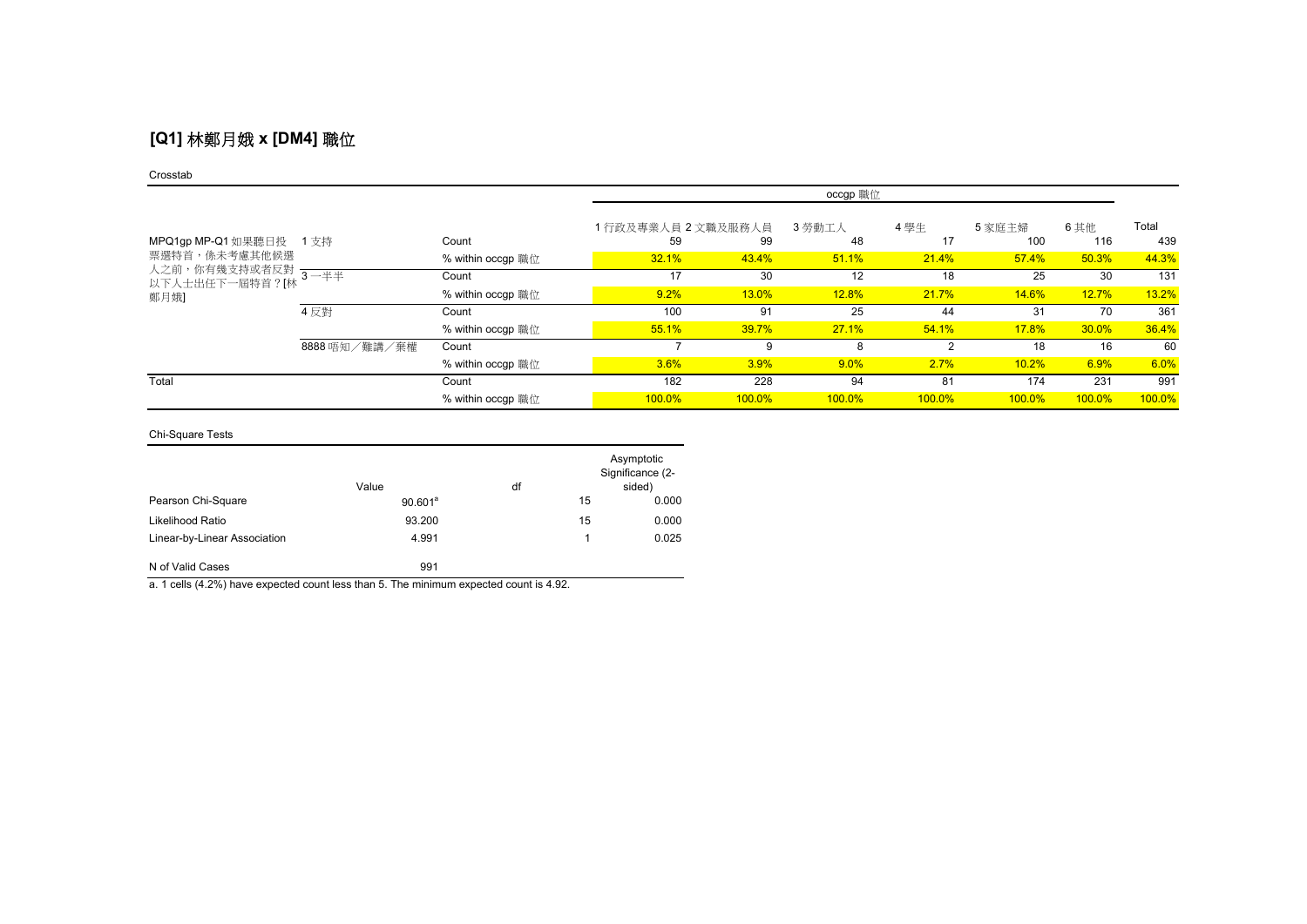# **[Q1]** 林鄭月娥 **x [DM5]** 政治取向

#### Crosstab

|                                                      |               |                      | inclin 政治取向 |           |               |                                 |                    |        |
|------------------------------------------------------|---------------|----------------------|-------------|-----------|---------------|---------------------------------|--------------------|--------|
|                                                      |               |                      | 1傾向民主派      | 2 傾向建制派   | 3 傾向中間派       | 8886 冇政治傾向/<br>政治中立/唔屬於<br>任何派別 | 8888 其他/唔知/<br>好難講 | Total  |
| MPQ1gp MP-Q1 如果聽日投 1 支持                              |               | Count                | 61          | 104       | 168           | 85                              | 25                 | 444    |
| 票選特首,係未考慮其他候選                                        |               | % within inclin 政治取向 | 19.9%       | 82.8%     | 48.1%         | 50.6%                           | 47.1%              | 44.2%  |
| 人之前,你有幾支持或者反對 ————————————————————<br>以下人士出任下一屆特首?[林 |               | Count                | 32          | 10        | 58            | 18                              | 12                 | 131    |
| 鄭月娥]                                                 |               | % within inclin 政治取向 | 10.5%       | 8.2%      | 16.5%         | 10.9%                           | 23.1%              | 13.0%  |
|                                                      | 4 反對          | Count                | 203         | 10        | 108           | 40                              |                    | 367    |
|                                                      |               | % within inclin 政治取向 | 66.1%       | 7.5%      | 30.9%         | 23.6%                           | 13.7%              | 36.6%  |
|                                                      | 8888 唔知/難講/棄權 | Count                | 11          | 2         | 16            | 25                              | 9                  | 62     |
|                                                      |               | % within inclin 政治取向 | 3.6%        | 1.5%      | 4.5%          | <b>14.8%</b>                    | 16.1%              | 6.2%   |
| Total                                                |               | Count                | 306         | 126       | 350           | 168                             | 53                 | 1004   |
|                                                      |               | % within inclin 政治取向 | 100.0%      | $100.0\%$ | <b>100.0%</b> | $100.0\%$                       | $100.0\%$          | 100.0% |

### Chi-Square Tests

|                              | Value       | df |    | Asymptotic<br>Significance (2-<br>sided) |
|------------------------------|-------------|----|----|------------------------------------------|
| Pearson Chi-Square           | $257.142^a$ |    | 12 | 0.000                                    |
| Likelihood Ratio             | 256,417     |    | 12 | 0.000                                    |
| Linear-by-Linear Association | 39.415      |    | 1  | 0.000                                    |
| N of Valid Cases             | 1004        |    |    |                                          |

a. 1 cells (5.0%) have expected count less than 5. The minimum expected count is 3.30.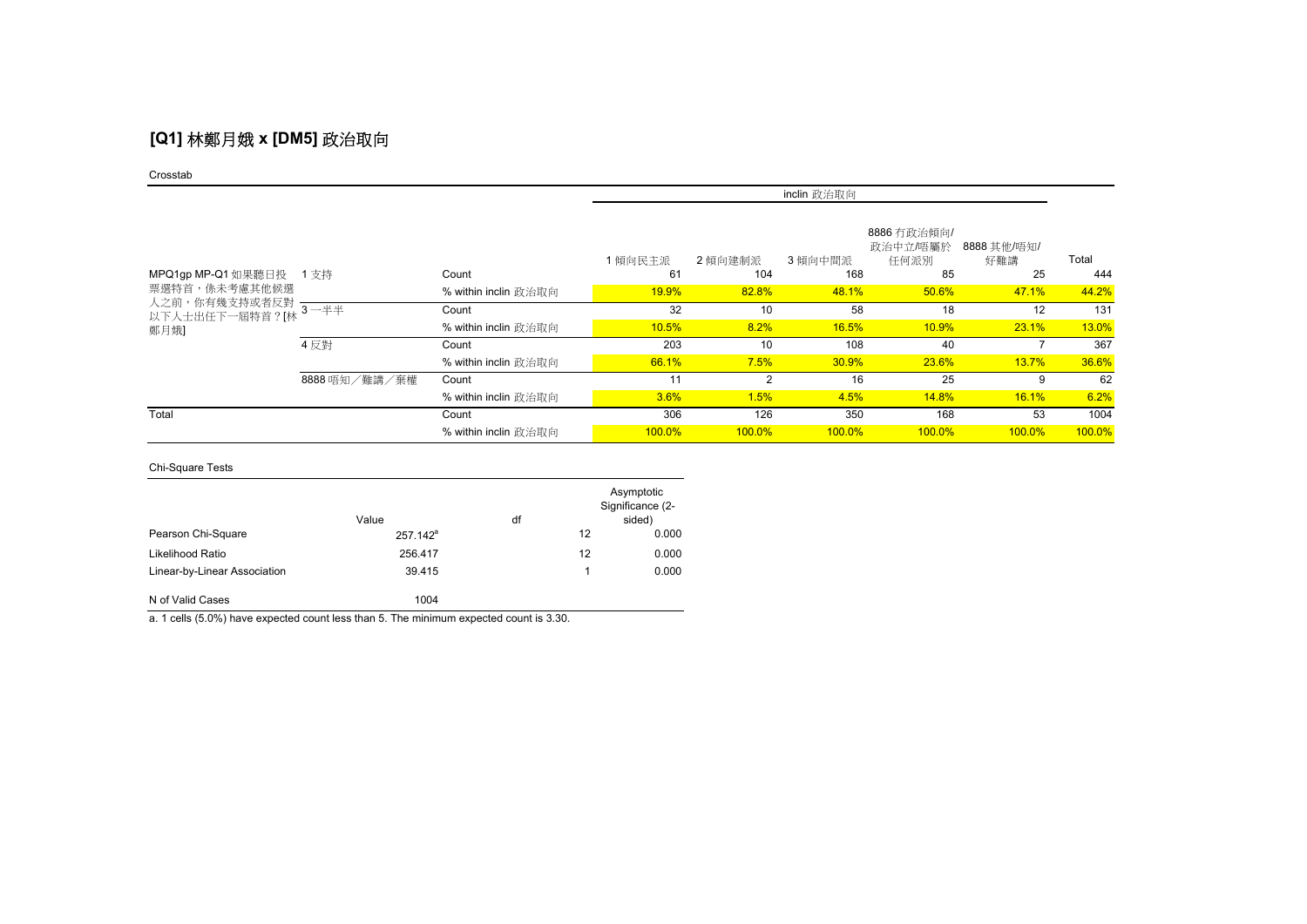# **[Q2]** 曾俊華 **x [DM1]** 性別

#### Crosstab

|                                                    |               |                      | sex [S6] 性別 |        |        |
|----------------------------------------------------|---------------|----------------------|-------------|--------|--------|
|                                                    |               |                      | 1 男         | 2女     | Total  |
| MPQ2gp MP-Q2 如果聽日投                                 | 1 支持          | Count                | 268         | 336    | 604    |
| 票選特首,係未考慮其他候選                                      |               | % within sex [S6] 性別 | 59.1%       | 60.7%  | 60.0%  |
| 人之前,你有幾支持或者反對 <mark>3 一半半</mark><br>以下人士出任下一屆特首?[曾 |               | Count                | 70          | 105    | 175    |
| 俊華]                                                |               | % within sex [S6] 性別 | 15.4%       | 19.0%  | 17.4%  |
|                                                    | 4 反對          | Count                | 88          | 79     | 166    |
|                                                    |               | % within sex [S6] 性別 | 19.3%       | 14.2%  | 16.5%  |
|                                                    | 8888 唔知/難講/棄權 | Count                | 28          | 34     | 62     |
|                                                    |               | % within sex [S6] 性別 | 6.2%        | 6.1%   | 6.1%   |
| Total                                              |               | Count                | 453         | 554    | 1007   |
|                                                    |               | % within sex [S6] 性別 | 100.0%      | 100.0% | 100.0% |

Chi-Square Tests

|                              | Value       | df |   | Asymptotic<br>Significance (2-<br>sided) |
|------------------------------|-------------|----|---|------------------------------------------|
| Pearson Chi-Square           | $5.919^{a}$ |    | 3 | 0.116                                    |
| Likelihood Ratio             | 5.910       |    | 3 | 0.116                                    |
| Linear-by-Linear Association | 0.002       |    |   | 0.961                                    |
| N of Valid Cases             | 1007        |    |   |                                          |

a. 0 cells (0.0%) have expected count less than 5. The minimum expected count is 27.71.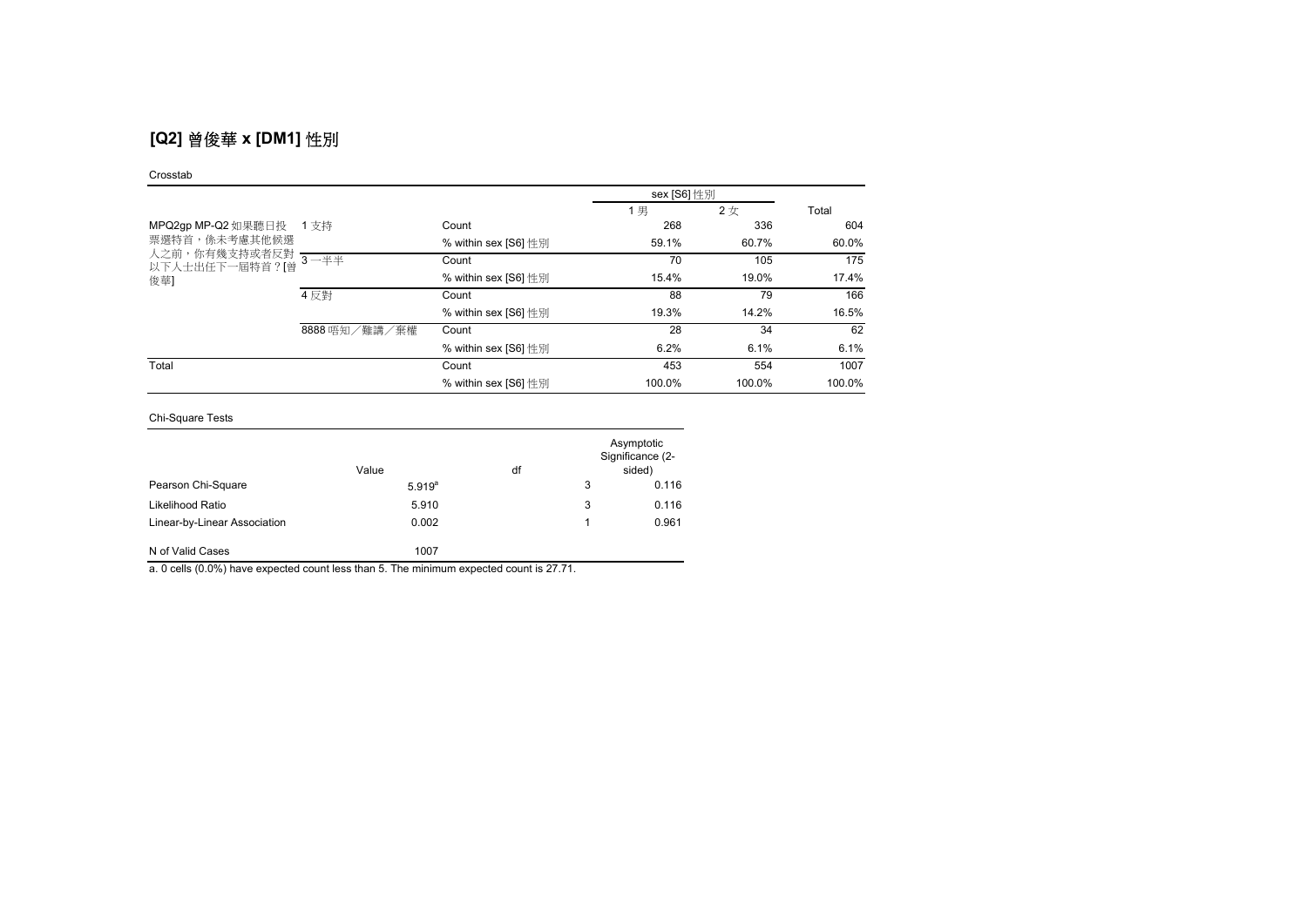# **[Q2]** 曾俊華 **x [DM2]** 年齡

#### Crosstab

|                                                         |               |                   | 118-39歳 | 240 - 59歳 | 360 歳或以上 | Total  |
|---------------------------------------------------------|---------------|-------------------|---------|-----------|----------|--------|
| MPQ2gp MP-Q2 如果聽日投 1 支持                                 |               | Count             | 251     | 200       | 148      | 599    |
| 票選特首,係未考慮其他候選<br>人之前,你有幾支持或者反對<br>以下人士出任下一屆特首?[曾<br>俊華] |               | % within agegp 年齡 | 70.8%   | 52.3%     | 56.2%    | 59.9%  |
|                                                         | $3 - ##$      | Count             | 53      | 80        | 41       | 174    |
|                                                         |               | % within agegp 年齡 | 15.0%   | 20.9%     | 15.6%    | 17.4%  |
|                                                         | 4 反對          | Count             | 40      | 78        | 48       | 166    |
|                                                         |               | % within agegp 年齡 | 11.2%   | 20.5%     | 18.2%    | 16.6%  |
|                                                         | 8888 唔知/難講/棄權 | Count             | 11      | 24        | 27       | 61     |
|                                                         |               | % within agegp 年齡 | 3.0%    | 6.2%      | 10.1%    | 6.1%   |
| Total                                                   |               | Count             | 355     | 382       | 264      | 1000   |
|                                                         |               | % within agegp 年齡 | 100.0%  | $100.0\%$ | 100.0%   | 100.0% |

### Chi-Square Tests

|                              | Value      | df |   | Asymptotic<br>Significance (2-<br>sided) |
|------------------------------|------------|----|---|------------------------------------------|
| Pearson Chi-Square           | $38.304^a$ |    | 6 | 0.000                                    |
| Likelihood Ratio             | 38.709     |    | 6 | 0.000                                    |
| Linear-by-Linear Association | 13.255     |    |   | 0.000                                    |
| N of Valid Cases             | 1000       |    |   |                                          |

a. 0 cells (0.0%) have expected count less than 5. The minimum expected count is 16.08.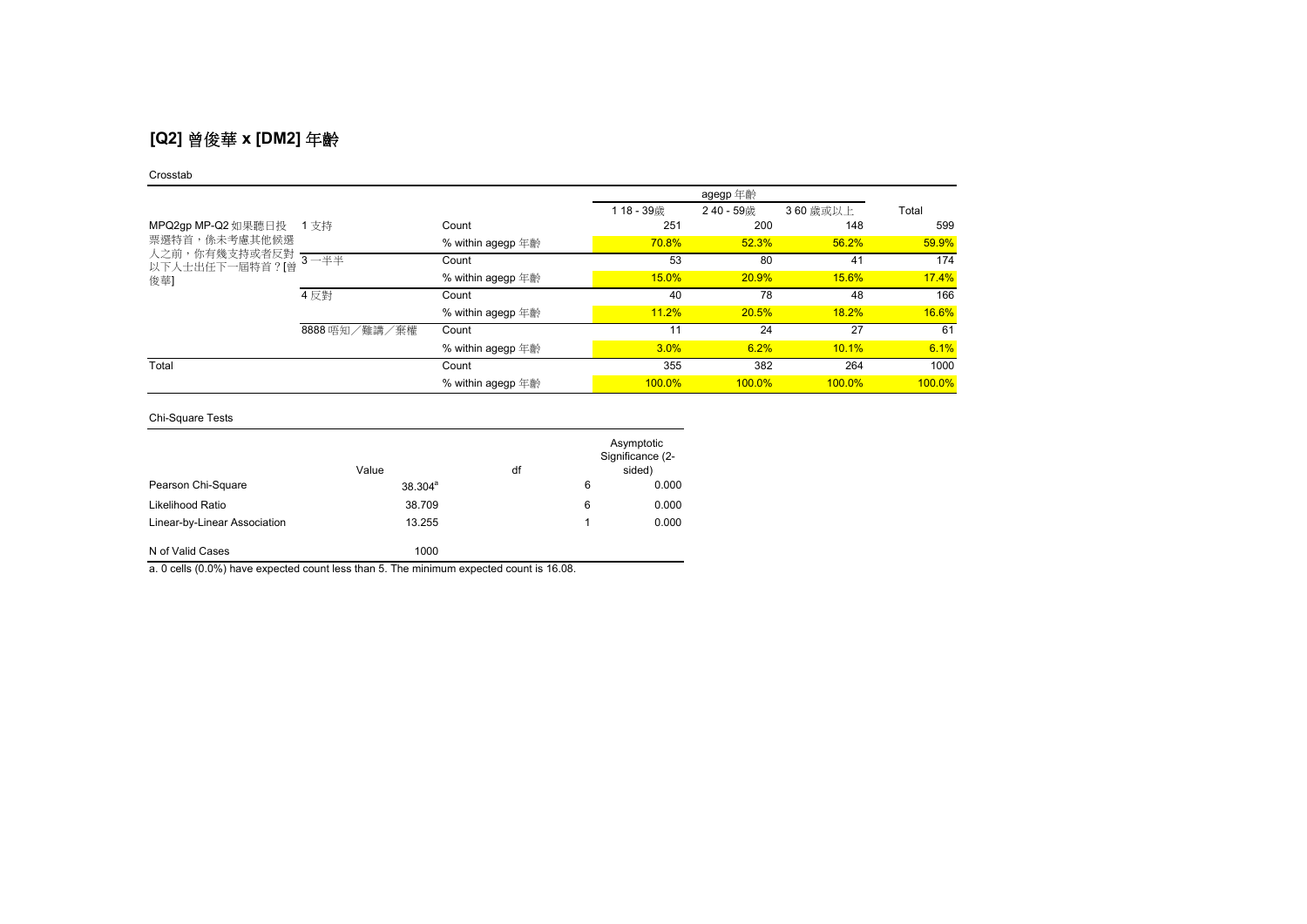## **[Q2]** 曾俊華 **x [DM3]** 教育程度

#### Crosstab

|                                                                                    |               |                        | edugp_TP 教育程度 |              |         |        |
|------------------------------------------------------------------------------------|---------------|------------------------|---------------|--------------|---------|--------|
|                                                                                    |               |                        | 1 小學或以下       | 2中學          | 3 大專或以上 | Total  |
| MPQ2gp MP-Q2 如果聽日投<br>票選特首,係未考慮其他候選<br>人之前,你有幾支持或者反對<br>以下人士出任下一屆特首?[曾 3—半半<br>俊華] | 1 支持          | Count                  | 111           | 283          | 207     | 601    |
|                                                                                    |               | % within edugp TP 教育程度 | 46.7%         | 58.6%        | 73.1%   | 59.9%  |
|                                                                                    |               | Count                  | 46            | 97           | 32      | 175    |
|                                                                                    |               | % within edugp TP 教育程度 | <b>19.3%</b>  | 20.1%        | 11.4%   | 17.5%  |
|                                                                                    | 4 反對          | Count                  | 48            | 82           | 36      | 166    |
|                                                                                    |               | % within edugp TP 教育程度 | 20.4%         | <b>16.9%</b> | 12.7%   | 16.6%  |
|                                                                                    | 8888 唔知/難講/棄權 | Count                  | 32            | 21           | 8       | 61     |
|                                                                                    |               | % within edugp TP 教育程度 | <b>13.5%</b>  | 4.4%         | 2.8%    | 6.1%   |
| Total                                                                              |               | Count                  | 238           | 483          | 284     | 1004   |
|                                                                                    |               | % within edugp_TP 教育程度 | 100.0%        | 100.0%       | 100.0%  | 100.0% |

### Chi-Square Tests

|                              | Value      | df |   | Asymptotic<br>Significance (2-<br>sided) |
|------------------------------|------------|----|---|------------------------------------------|
| Pearson Chi-Square           | $57.421^a$ |    | 6 | 0.000                                    |
| Likelihood Ratio             | 54.204     |    | 6 | 0.000                                    |
| Linear-by-Linear Association | 24.782     |    |   | 0.000                                    |
| N of Valid Cases             | 1004       |    |   |                                          |

a. 0 cells (0.0%) have expected count less than 5. The minimum expected count is 14.44.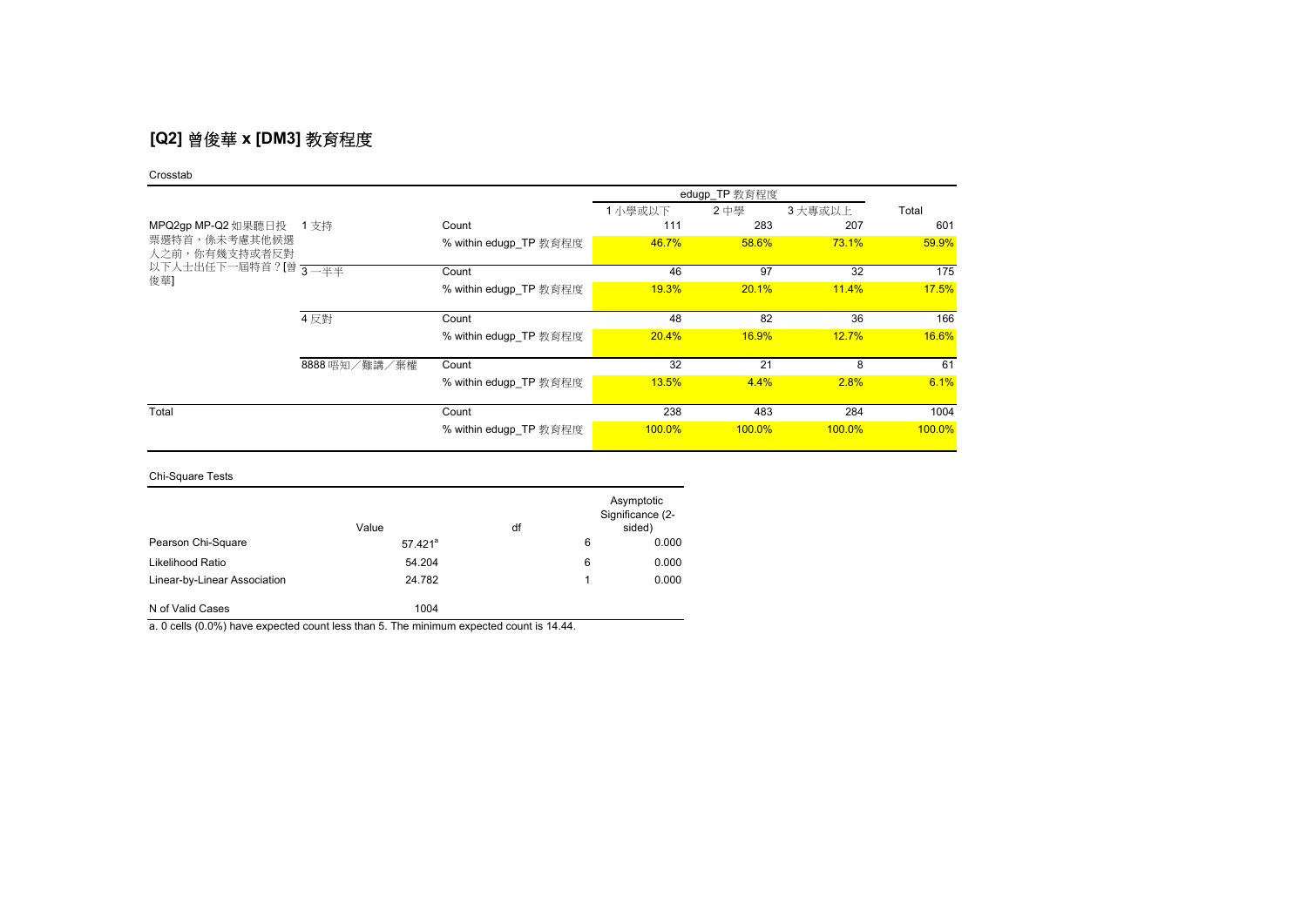## **[Q2]** 曾俊華 **x [DM4]** 職位

#### Crosstab

|                                                      |               |                   | occgp 職位           |        |              |        |        |        |        |
|------------------------------------------------------|---------------|-------------------|--------------------|--------|--------------|--------|--------|--------|--------|
|                                                      |               |                   | 1行政及專業人員 2 文職及服務人員 |        | 3 勞動工人       | 4學生    | 5 家庭主婦 | 6 其他   | Total  |
| MPQ2gp MP-Q2 如果聽日投 1 支持                              |               | Count             | 120                | 128    | 46           | 62     | 108    | 135    | 599    |
| 票選特首,係未考慮其他候選                                        |               | % within occgp 職位 | 66.0%              | 56.3%  | 48.8%        | 75.5%  | 61.8%  | 58.2%  | 60.4%  |
| 人之前,你有幾支持或者反對 ————————————————————<br>以下人士出任下一屆特首?[曾 |               | Count             | 23                 | 57     | 17           | 11     | 31     | 34     | 173    |
| 俊華]                                                  |               | % within occgp 職位 | 12.8%              | 24.9%  | 18.2%        | 13.5%  | 17.8%  | 14.6%  | 17.4%  |
|                                                      | 4 反對          | Count             | 31                 | 36     | 20           |        | 21     | 46     | 161    |
|                                                      |               | % within occgp 職位 | 16.9%              | 15.8%  | 21.2%        | 8.2%   | 12.3%  | 19.8%  | 16.2%  |
|                                                      | 8888 唔知/難講/棄權 | Count             | 8                  |        | 11           | 2      | 14     | 17     | 59     |
|                                                      |               | % within occgp 職位 | 4.3%               | 3.0%   | <b>11.8%</b> | 2.7%   | 8.1%   | 7.4%   | 6.0%   |
| Total                                                |               | Count             | 182                | 228    | 94           | 81     | 175    | 231    | 992    |
|                                                      |               | % within occgp 職位 | 100.0%             | 100.0% | 100.0%       | 100.0% | 100.0% | 100.0% | 100.0% |

### Chi-Square Tests

|                              | Value      | df |    | Asymptotic<br>Significance (2-<br>sided) |
|------------------------------|------------|----|----|------------------------------------------|
| Pearson Chi-Square           | $39.898^a$ |    | 15 | 0.000                                    |
| Likelihood Ratio             | 39.774     |    | 15 | 0.000                                    |
| Linear-by-Linear Association | 3.790      |    |    | 0.052                                    |
| N of Valid Cases             | 992        |    |    |                                          |

a. 1 cells (4.2%) have expected count less than 5. The minimum expected count is 4.88.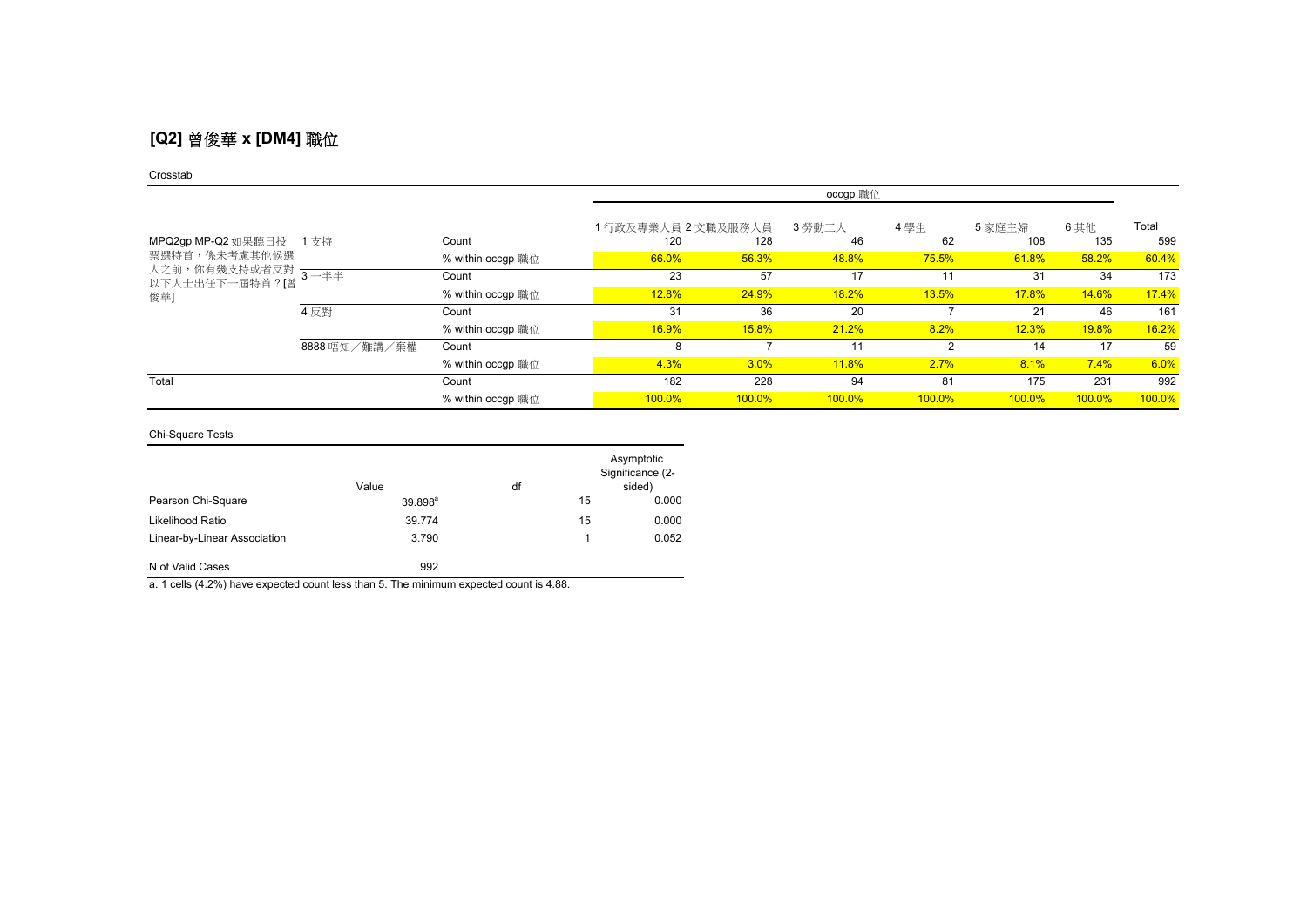# **[Q2]** 曾俊華 **x [DM5]** 政治取向

#### Crosstab

|                                                       |               |                      | inclin 政治取向 |          |         |                                 |                    |        |  |
|-------------------------------------------------------|---------------|----------------------|-------------|----------|---------|---------------------------------|--------------------|--------|--|
|                                                       |               |                      | 1傾向民主派      | 2 傾向建制派  | 3 傾向中間派 | 8886 冇政治傾向/<br>政治中立/唔屬於<br>任何派別 | 8888 其他/唔知/<br>好難講 | Total  |  |
| MPQ2gp MP-Q2 如果聽日投 1 支持                               |               | Count                | 223         | 65       | 207     | 92                              | 17                 | 603    |  |
| 票選特首,係未考慮其他候選                                         |               | % within inclin 政治取向 | 72.6%       | 51.3%    | 58.9%   | 54.7%                           | 31.9%              | 60.0%  |  |
| 人之前,你有幾支持或者反對 <mark>--------</mark><br>以下人士出任下一屆特首?[曾 |               | Count                | 46          | 27       | 71      | 18                              | 14                 | 175    |  |
| 俊華]                                                   |               | % within inclin 政治取向 | 14.9%       | 21.3%    | 20.2%   | 10.9%                           | 25.5%              | 17.4%  |  |
|                                                       | 4 反對          | Count                | 27          | 34       | 62      | 34                              | 9                  | 165    |  |
|                                                       |               | % within inclin 政治取向 | 8.7%        | 27.2%    | 17.6%   | 20.2%                           | 15.9%              | 16.4%  |  |
|                                                       | 8888 唔知/難講/棄權 | Count                | 12          | $\Omega$ | 12      | 24                              | 14                 | 62     |  |
|                                                       |               | % within inclin 政治取向 | 3.8%        | 0.3%     | 3.3%    | 14.1%                           | 26.6%              | 6.1%   |  |
| Total                                                 |               | Count                | 306         | 126      | 351     | 168                             | 53                 | 1005   |  |
|                                                       |               | % within inclin 政治取向 | 100.0%      | 100.0%   | 100.0%  | 100.0%                          | $100.0\%$          | 100.0% |  |

### Chi-Square Tests

|                              | Value       | df |    | Asymptotic<br>Significance (2-<br>sided) |
|------------------------------|-------------|----|----|------------------------------------------|
| Pearson Chi-Square           | $117.799^a$ |    | 12 | 0.000                                    |
| Likelihood Ratio             | 105.185     |    | 12 | 0.000                                    |
| Linear-by-Linear Association | 60.063      |    |    | 0.000                                    |
| N of Valid Cases             | 1005        |    |    |                                          |

a. 1 cells (5.0%) have expected count less than 5. The minimum expected count is 3.27.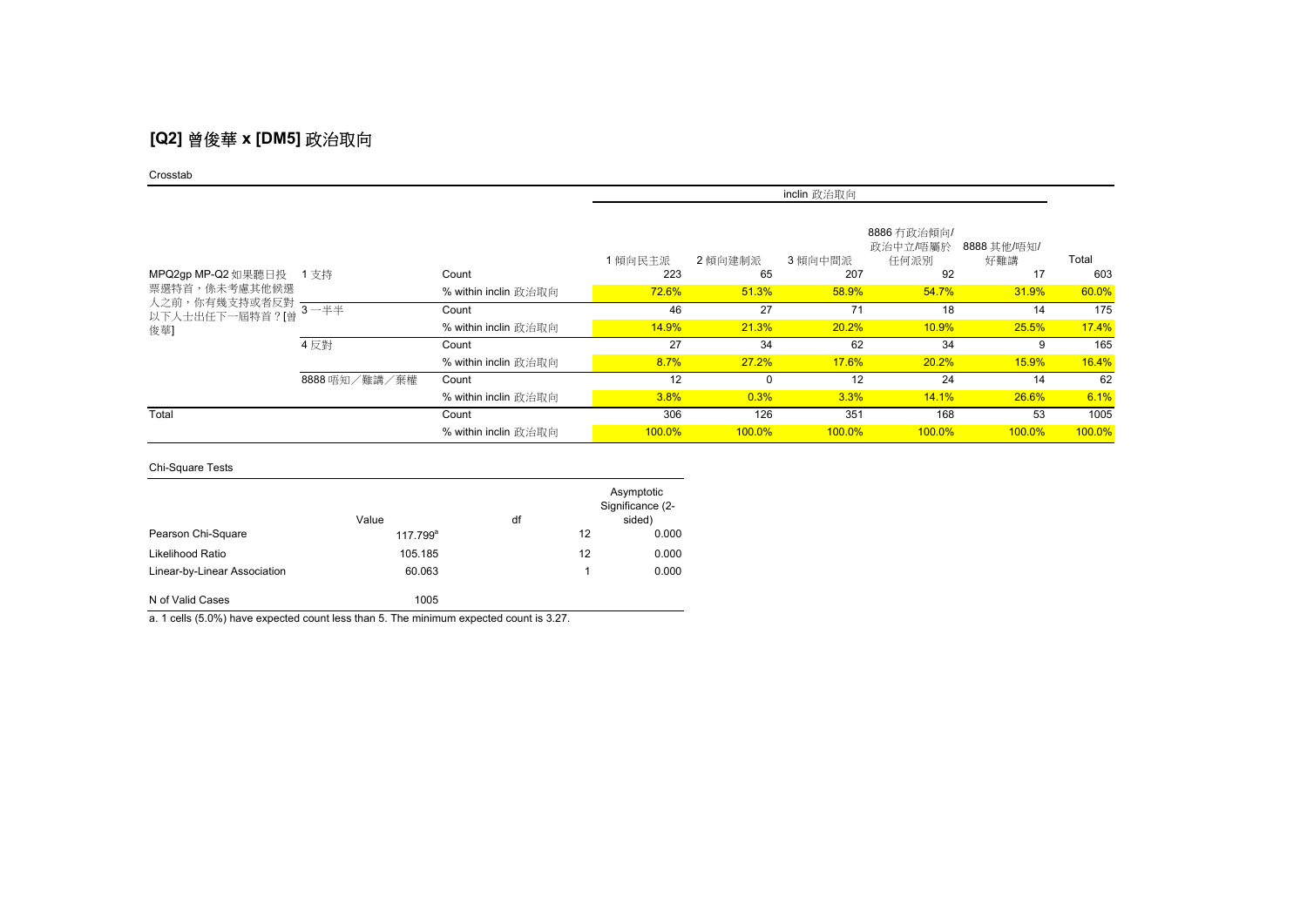# **[Q3]** 葉劉淑儀 **x [DM1]** 性別

#### Crosstab

|                                                                                     |                            |                      | sex [S6] 性別 |        |        |
|-------------------------------------------------------------------------------------|----------------------------|----------------------|-------------|--------|--------|
|                                                                                     |                            |                      | 1男          | 2女     | Total  |
| MPQ3gp MP-Q3 如果聽日投 1 支持<br>票選特首,係未考慮其他候選<br>人之前,你有幾支持或者反對<br>以下人士出任下一屆特首?[葉<br>劉淑儀] |                            | Count                | 88          | 138    | 226    |
|                                                                                     |                            | % within sex [S6] 性別 | 19.5%       | 24.9%  | 22.5%  |
|                                                                                     | $-3$ $ \overline{+}$ $\pm$ | Count                | 61          | 91     | 151    |
|                                                                                     |                            | % within sex [S6] 性別 | 13.3%       | 16.4%  | 15.0%  |
|                                                                                     | 4 反對                       | Count                | 278         | 283    | 561    |
|                                                                                     |                            | % within sex [S6] 性別 | 61.4%       | 51.1%  | 55.7%  |
|                                                                                     | 8888 唔知/難講/棄權              | Count                | 26          | 42     | 69     |
|                                                                                     |                            | % within sex [S6] 性別 | 5.8%        | 7.6%   | 6.8%   |
| Total                                                                               |                            | Count                | 453         | 554    | 1007   |
|                                                                                     |                            | % within sex [S6] 性別 | 100.0%      | 100.0% | 100.0% |

Chi-Square Tests

|                              | Value        | df |   | Asymptotic<br>Significance (2-<br>sided) |
|------------------------------|--------------|----|---|------------------------------------------|
| Pearson Chi-Square           | $10.789^{a}$ |    | 3 | 0.013                                    |
| Likelihood Ratio             | 10.830       |    | 3 | 0.013                                    |
| Linear-by-Linear Association | 1.346        |    |   | 0.246                                    |
| N of Valid Cases             | 1007         |    |   |                                          |

a. 0 cells (0.0%) have expected count less than 5. The minimum expected count is 30.85.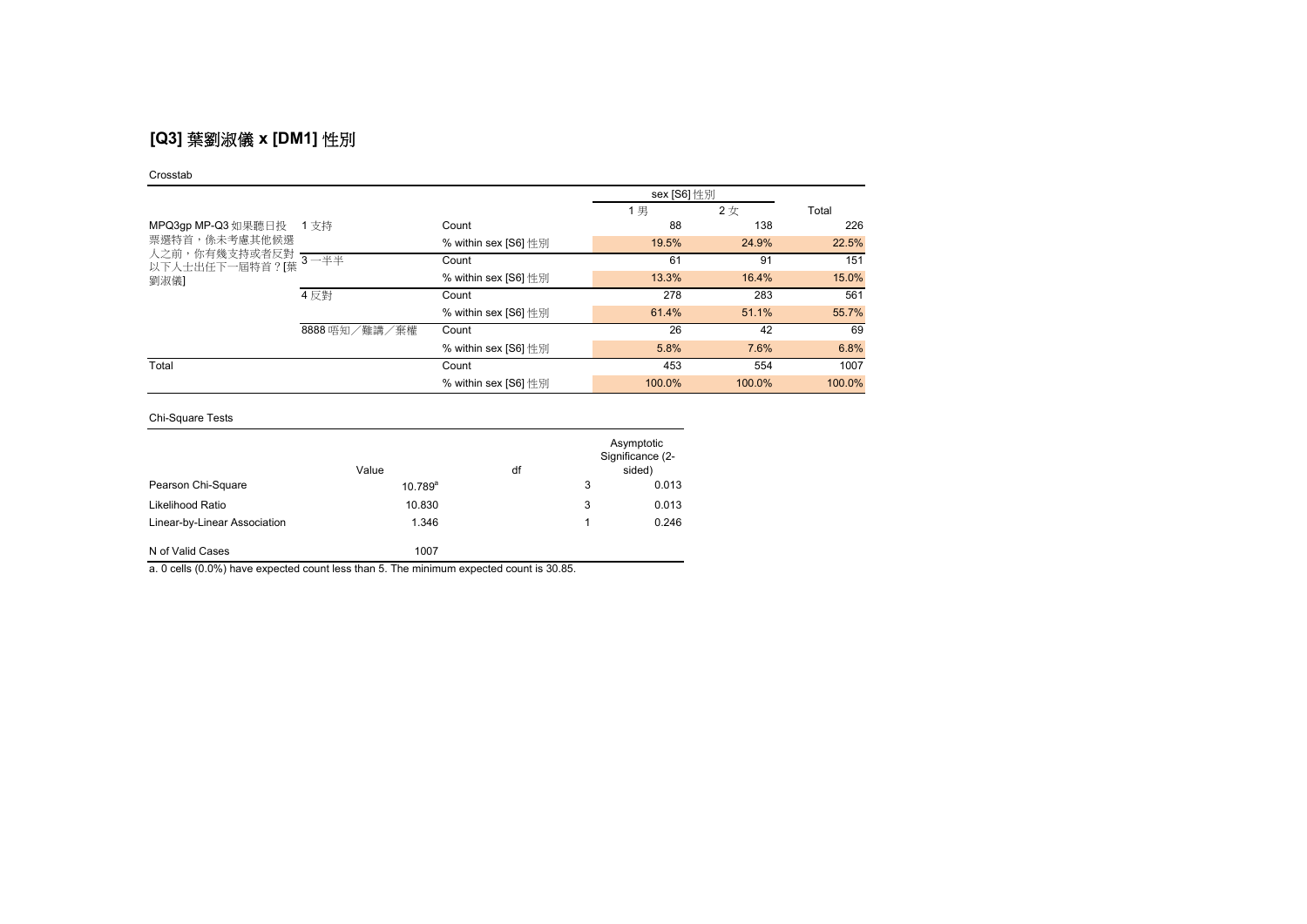# **[Q3]** 葉劉淑儀 **x [DM2]** 年齡

#### Crosstab

|                                                                                |               |                   | 118-39歳 | 240 - 59歳 | 360 歳或以上  | Total  |
|--------------------------------------------------------------------------------|---------------|-------------------|---------|-----------|-----------|--------|
| MPQ3gp MP-Q3 如果聽日投<br>票選特首,係未考慮其他候選<br>人之前,你有幾支持或者反對<br>以下人士出任下一屆特首?[葉<br>劉淑儀] | 1 支持          | Count             | 55      | 90        | 78        | 224    |
|                                                                                |               | % within agegp 年齡 | 15.6%   | 23.6%     | 29.8%     | 22.4%  |
|                                                                                | $3 - ##$      | Count             | 36      | 63        | 52        | 151    |
|                                                                                |               | % within agegp 年齡 | 10.3%   | 16.6%     | 19.6%     | 15.1%  |
|                                                                                | 4 反對          | Count             | 248     | 204       | 106       | 558    |
|                                                                                |               | % within agegp 年齡 | 69.8%   | 53.4%     | 40.3%     | 55.8%  |
|                                                                                | 8888 唔知/難講/棄權 | Count             | 15      | 24        | 27        | 67     |
|                                                                                |               | % within agegp 年齡 | 4.3%    | 6.4%      | 10.4%     | 6.7%   |
| Total                                                                          |               | Count             | 355     | 382       | 264       | 1000   |
|                                                                                |               | % within agegp 年齡 | 100.0%  | $100.0\%$ | $100.0\%$ | 100.0% |

### Chi-Square Tests

|                              | Value      | df |   | Asymptotic<br>Significance (2-<br>sided) |
|------------------------------|------------|----|---|------------------------------------------|
| Pearson Chi-Square           | $56.153^a$ |    | 6 | 0.000                                    |
| Likelihood Ratio             | 56.784     |    | 6 | 0.000                                    |
| Linear-by-Linear Association | 8.585      |    |   | 0.003                                    |
| N of Valid Cases             | 1000       |    |   |                                          |

a. 0 cells (0.0%) have expected count less than 5. The minimum expected count is 17.64.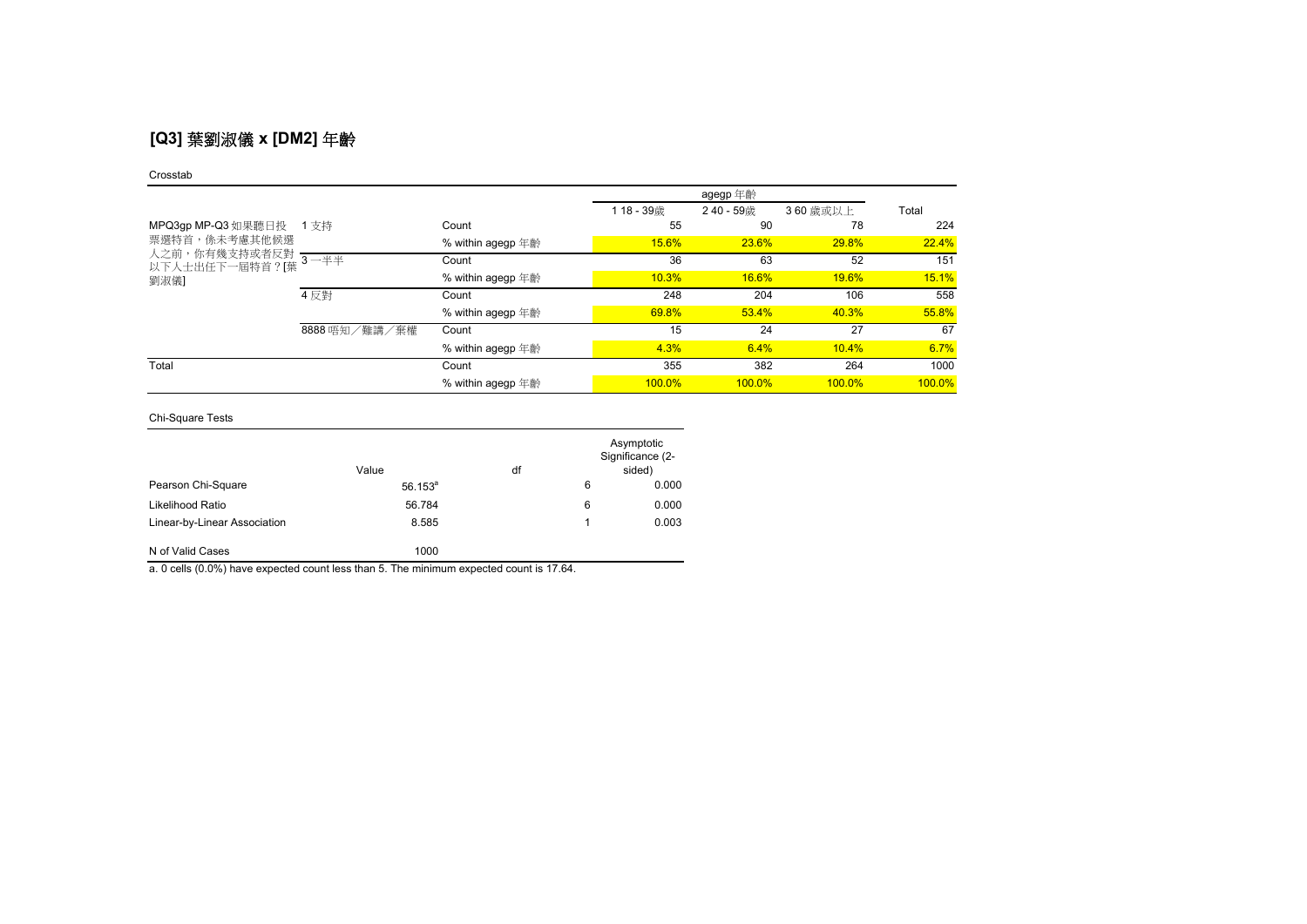# **[Q3]** 葉劉淑儀 **x [DM3]** 教育程度

#### Crosstab

|                                |               |                        |           | edugp_TP 教育程度 |           |        |
|--------------------------------|---------------|------------------------|-----------|---------------|-----------|--------|
|                                |               |                        | 1 小學或以下   | 2中學           | 3 大專或以上   | Total  |
| MPQ3gp MP-Q3 如果聽日投 1 支持        |               | Count                  | 65        | 114           | 47        | 226    |
| 票選特首,係未考慮其他候選<br>人之前,你有幾支持或者反對 |               | % within edugp TP 教育程度 | 27.3%     | 23.6%         | 16.6%     | 22.5%  |
| 以下人士出任下一屆特首?[葉 3—半半            |               | Count                  | 54        | 79            | 19        | 151    |
| 劉淑儀]                           |               | % within edugp TP 教育程度 | 22.7%     | 16.3%         | 6.6%      | 15.1%  |
|                                | 4 反對          | Count                  | 85        | 266           | 208       | 559    |
|                                |               | % within edugp TP 教育程度 | 36.0%     | 55.2%         | 73.2%     | 55.7%  |
|                                | 8888 唔知/難講/棄權 | Count                  | 33        | 24            | 10        | 67     |
|                                |               | % within edugp TP 教育程度 | 14.1%     | 4.9%          | 3.7%      | 6.7%   |
| Total                          |               | Count                  | 238       | 483           | 284       | 1004   |
|                                |               | % within edugp TP 教育程度 | $100.0\%$ | 100.0%        | $100.0\%$ | 100.0% |

### Chi-Square Tests

|                              | Value               | df |   | Asymptotic<br>Significance (2-<br>sided) |
|------------------------------|---------------------|----|---|------------------------------------------|
| Pearson Chi-Square           | 87.904 <sup>a</sup> |    | 6 | 0.000                                    |
| Likelihood Ratio             | 88.019              |    | 6 | 0.000                                    |
| Linear-by-Linear Association | 20.813              |    |   | 0.000                                    |
| N of Valid Cases             | 1004                |    |   |                                          |

a. 0 cells (0.0%) have expected count less than 5. The minimum expected count is 15.96.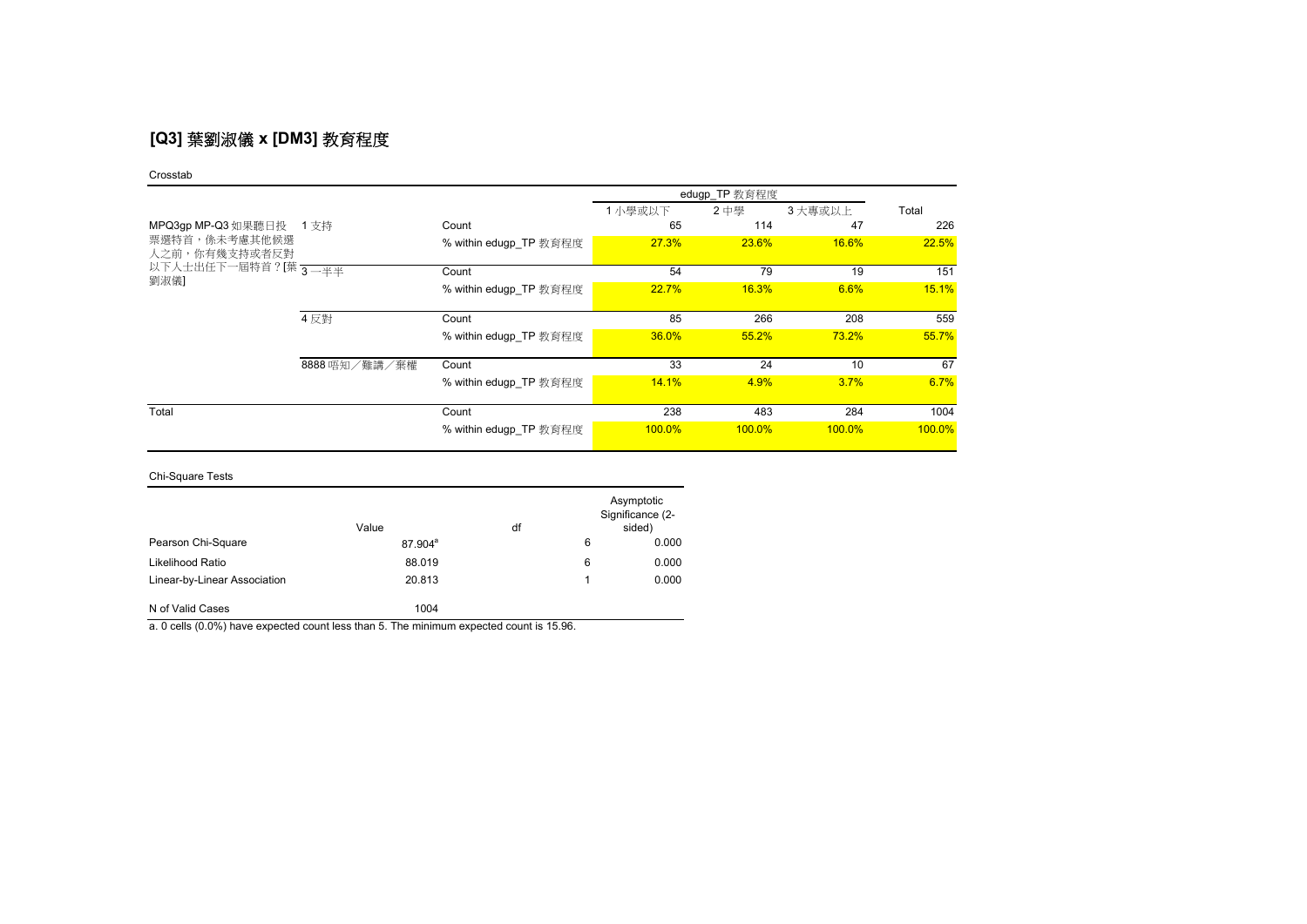# **[Q3]** 葉劉淑儀 **x [DM4]** 職位

#### Crosstab

|                                                          |               |                   | occgp 職位           |        |        |        |           |        |        |
|----------------------------------------------------------|---------------|-------------------|--------------------|--------|--------|--------|-----------|--------|--------|
|                                                          |               |                   | 1行政及專業人員 2 文職及服務人員 |        | 3 勞動工人 | 4 學生   | 5家庭主婦     | 6其他    | Total  |
| MPQ3gp MP-Q3 如果聽日投 1 支持                                  |               | Count             | 31                 | 42     | 27     |        | 51        | 67     | 224    |
| 票選特首,係未考慮其他候選<br>人之前,你有幾支持或者反對<br>以下人士出任下一屆特首?[葉<br>劉淑儀] |               | % within occgp 職位 | 17.2%              | 18.4%  | 28.3%  | 8.1%   | 29.0%     | 28.9%  | 22.6%  |
|                                                          | 3一半半          | Count             | 17                 | 31     | 16     | 8      | 38        | 40     | 149    |
|                                                          |               | % within occgp 職位 | 9.5%               | 13.5%  | 17.3%  | 9.3%   | 21.6%     | 17.1%  | 15.0%  |
|                                                          | 4 反對          | Count             | 129                | 143    | 43     | 62     | 70        | 105    | 552    |
|                                                          |               | % within occgp 職位 | 70.5%              | 62.7%  | 45.9%  | 75.9%  | 40.0%     | 45.4%  | 55.6%  |
|                                                          | 8888 唔知/難講/棄權 | Count             | 5                  | 12     | 8      | 5      | 16        | 20     | 67     |
|                                                          |               | % within occgp 職位 | 2.8%               | 5.3%   | 8.5%   | 6.7%   | 9.3%      | 8.6%   | 6.7%   |
| Total                                                    |               | Count             | 182                | 228    | 94     | 81     | 175       | 231    | 992    |
|                                                          |               | % within occgp 職位 | 100.0%             | 100.0% | 100.0% | 100.0% | $100.0\%$ | 100.0% | 100.0% |

### Chi-Square Tests

|                              | Value               | df |    | Asymptotic<br>Significance (2-<br>sided) |
|------------------------------|---------------------|----|----|------------------------------------------|
| Pearson Chi-Square           | 69.276 <sup>a</sup> |    | 15 | 0.000                                    |
| Likelihood Ratio             | 72.522              |    | 15 | 0.000                                    |
| Linear-by-Linear Association | 6.933               |    |    | 0.008                                    |
| N of Valid Cases             | 992                 |    |    |                                          |

a. 0 cells (0.0%) have expected count less than 5. The minimum expected count is 5.49.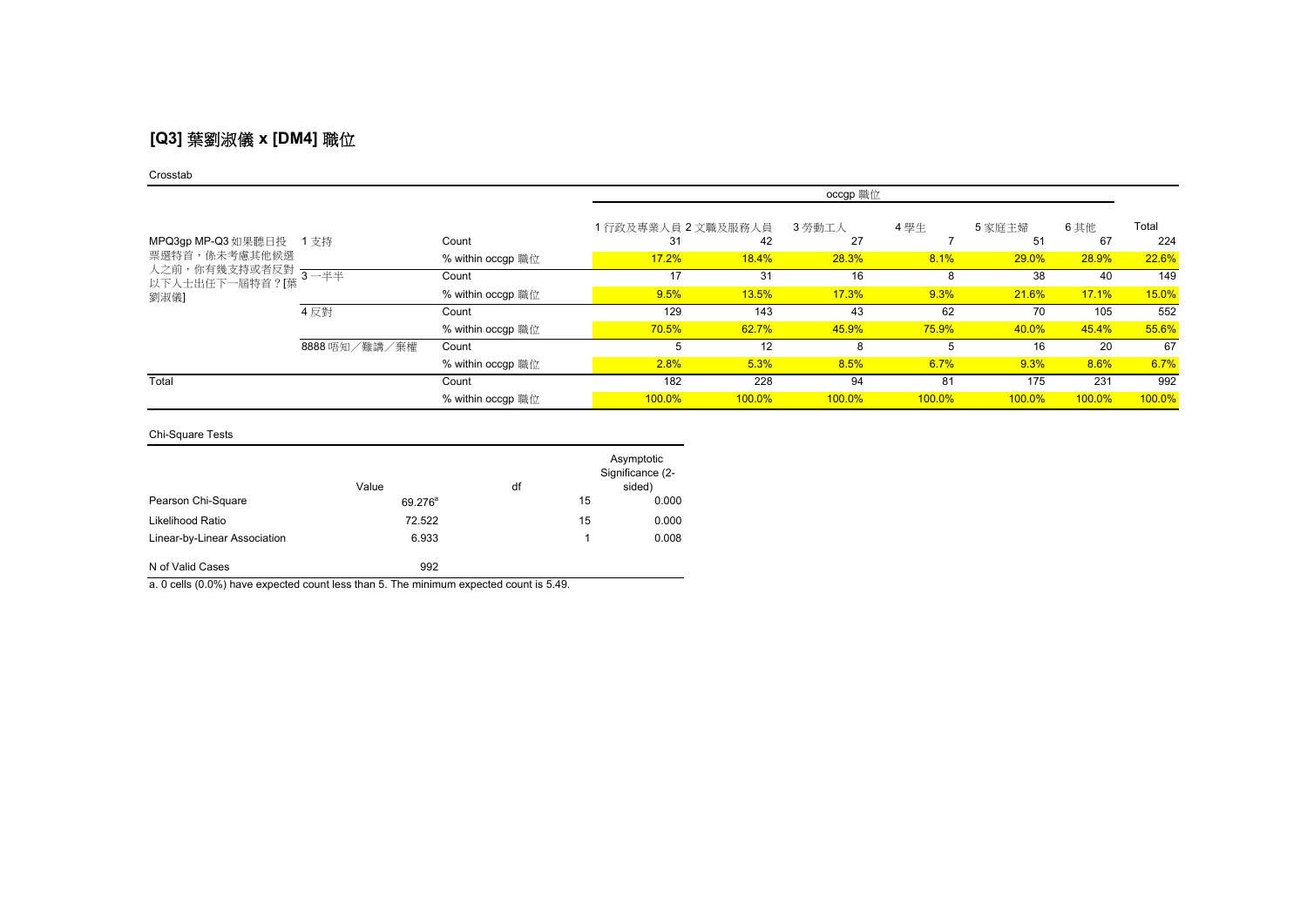# **[Q3]** 葉劉淑儀 **x [DM5]** 政治取向

#### Crosstab

|                                                                       |               |                      | inclin 政治取向 |           |               |                                 |                    |        |
|-----------------------------------------------------------------------|---------------|----------------------|-------------|-----------|---------------|---------------------------------|--------------------|--------|
|                                                                       |               |                      | 1傾向民主派      | 2傾向建制派    | 3 傾向中間派       | 8886 冇政治傾向/<br>政治中立/唔屬於<br>任何派別 | 8888 其他/唔知/<br>好難講 | Total  |
| MPQ3gp MP-Q3 如果聽日投                                                    | 1 支持          | Count                | 31          | 59        | 81            | 47                              | 8                  | 225    |
| 票選特首,係未考慮其他候選<br>人之前,你有幾支持或者反對 ————————————————————<br>以下人士出任下一屆特首?[葉 |               | % within inclin 政治取向 | 10.1%       | 46.9%     | 23.0%         | 27.7%                           | 14.9%              | 22.4%  |
|                                                                       |               | Count                | 26          | 28        | 58            | 22                              | 17                 | 151    |
| 劉淑儀]                                                                  |               | % within inclin 政治取向 | 8.6%        | 22.2%     | 16.5%         | 12.8%                           | 32.1%              | 15.0%  |
|                                                                       | 4 反對          | Count                | 239         | 36        | 194           | 75                              | 16                 | 560    |
|                                                                       |               | % within inclin 政治取向 | 78.1%       | 28.4%     | 55.2%         | 44.5%                           | 30.7%              | 55.7%  |
|                                                                       | 8888 唔知/難講/棄權 | Count                | 10          | 3         | 19            | 25                              | 12                 | 69     |
|                                                                       |               | % within inclin 政治取向 | 3.1%        | 2.4%      | 5.3%          | 15.0%                           | 22.3%              | 6.8%   |
| Total                                                                 |               | Count                | 306         | 126       | 351           | 168                             | 53                 | 1005   |
|                                                                       |               | % within inclin 政治取向 | 100.0%      | $100.0\%$ | <b>100.0%</b> | $100.0\%$                       | $100.0\%$          | 100.0% |

### Chi-Square Tests

|                              | Value             | df |    | Asymptotic<br>Significance (2-<br>sided) |
|------------------------------|-------------------|----|----|------------------------------------------|
| Pearson Chi-Square           | $182.599^{\circ}$ |    | 12 | 0.000                                    |
| Likelihood Ratio             | 171.856           |    | 12 | 0.000                                    |
| Linear-by-Linear Association | 44.171            |    | 1  | 0.000                                    |
| N of Valid Cases             | 1005              |    |    |                                          |

a. 1 cells (5.0%) have expected count less than 5. The minimum expected count is 3.64.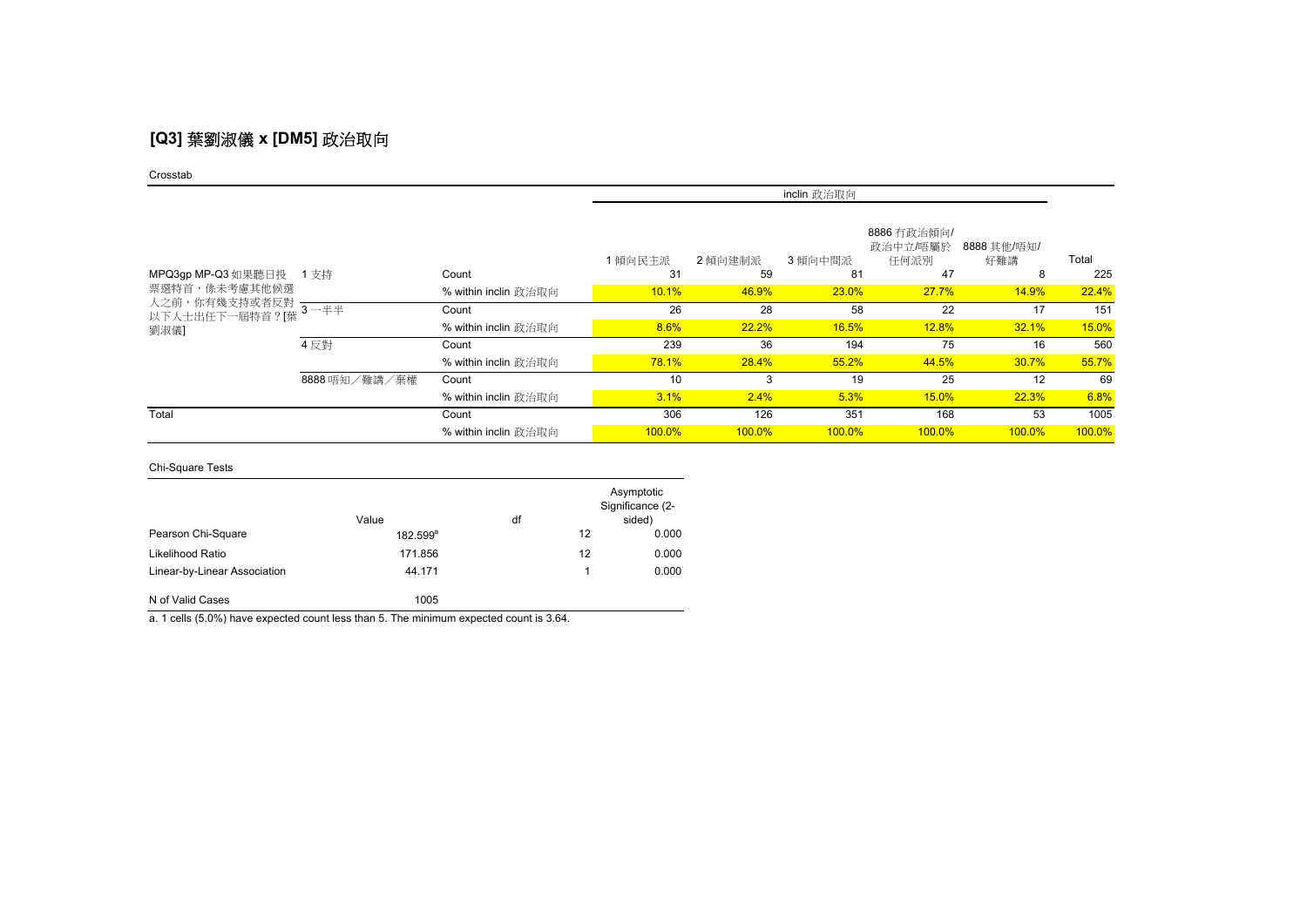# **[Q4]** 胡國興 **x [DM1]** 性別

#### Crosstab

|                                                                               |               |                      | sex [S6] 性別 |              |              |
|-------------------------------------------------------------------------------|---------------|----------------------|-------------|--------------|--------------|
|                                                                               |               |                      | 1男          | 2女           | Total        |
| MPQ4gp MP-Q4 如果聽日投<br>票選特首,係未考慮其他候選<br>人之前,你有幾支持或者反對<br>以下人士出任下一屆特首?[胡<br>國興] | 1 支持          | Count                | 188         | 146          | 334          |
|                                                                               |               | % within sex [S6] 性別 | 41.5%       | 26.4%        | 33.2%        |
|                                                                               | $3 - ##$      | Count                | 76          | 95           | 170          |
|                                                                               |               | % within sex [S6] 性別 | 16.7%       | 17.1%        | 16.9%        |
|                                                                               | 4 反對          | Count                | 158         | 224          | 382          |
|                                                                               |               | % within sex [S6] 性別 | 34.8%       | 40.5%        | 37.9%        |
|                                                                               | 8888 唔知/難講/棄權 | Count                | 32          | 88           | 120          |
|                                                                               |               | % within sex [S6] 性別 | 7.0%        | <b>15.9%</b> | <b>11.9%</b> |
| Total                                                                         |               | Count                | 453         | 553          | 1006         |
|                                                                               |               | % within sex [S6] 性別 | 100.0%      | $100.0\%$    | 100.0%       |

Chi-Square Tests

|                              | Value        | df |   | Asymptotic<br>Significance (2-<br>sided) |
|------------------------------|--------------|----|---|------------------------------------------|
| Pearson Chi-Square           | $35.809^{a}$ |    | 3 | 0.000                                    |
| Likelihood Ratio             | 36.581       |    | 3 | 0.000                                    |
| Linear-by-Linear Association | 18.777       |    |   | 0.000                                    |
| N of Valid Cases             | 1006         |    |   |                                          |

a. 0 cells (0.0%) have expected count less than 5. The minimum expected count is 53.96.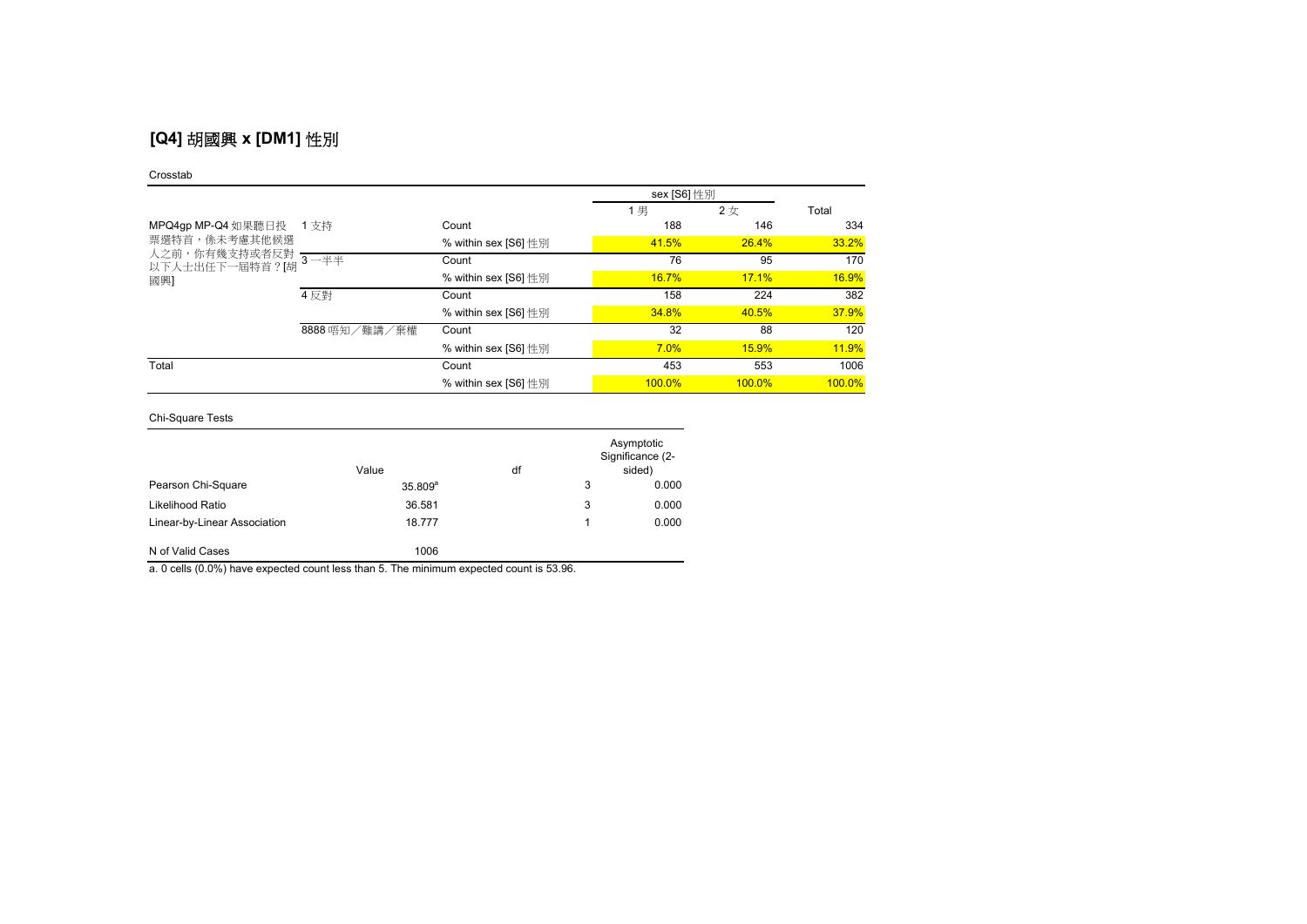# **[Q4]** 胡國興 **x [DM2]** 年齡

#### Crosstab

|                                                                               |               |                   | 118-39歳   | 240 - 59歳    | 360 歳或以上 | Total  |
|-------------------------------------------------------------------------------|---------------|-------------------|-----------|--------------|----------|--------|
| MPQ4gp MP-Q4 如果聽日投<br>票選特首,係未考慮其他候選<br>人之前,你有幾支持或者反對<br>以下人士出任下一屆特首?[胡<br>國興] | 1 支持          | Count             | 153       | 107          | 71       | 332    |
|                                                                               |               | % within agegp 年齡 | 43.2%     | <b>28.0%</b> | 27.2%    | 33.2%  |
|                                                                               | $3 - ##$      | Count             | 62        | 70           | 35       | 167    |
|                                                                               |               | % within agegp 年齡 | 17.5%     | 18.4%        | 13.3%    | 16.7%  |
|                                                                               | 4 反對          | Count             | 113       | 160          | 108      | 381    |
|                                                                               |               | % within agegp 年齡 | 31.9%     | 41.9%        | 41.0%    | 38.1%  |
|                                                                               | 8888 唔知/難講/棄權 | Count             | 26        | 45           | 49       | 119    |
|                                                                               |               | % within agegp 年齡 | 7.4%      | 11.7%        | 18.5%    | 11.9%  |
| Total                                                                         |               | Count             | 355       | 382          | 263      | 999    |
|                                                                               |               | % within agegp 年齡 | $100.0\%$ | $100.0\%$    | 100.0%   | 100.0% |

### Chi-Square Tests

|                              | Value      | df |   | Asymptotic<br>Significance (2-<br>sided) |
|------------------------------|------------|----|---|------------------------------------------|
| Pearson Chi-Square           | $40.613^a$ |    | 6 | 0.000                                    |
| Likelihood Ratio             | 39.915     |    | 6 | 0.000                                    |
| Linear-by-Linear Association | 17.563     |    |   | 0.000                                    |
| N of Valid Cases             | 999        |    |   |                                          |

a. 0 cells (0.0%) have expected count less than 5. The minimum expected count is 31.39.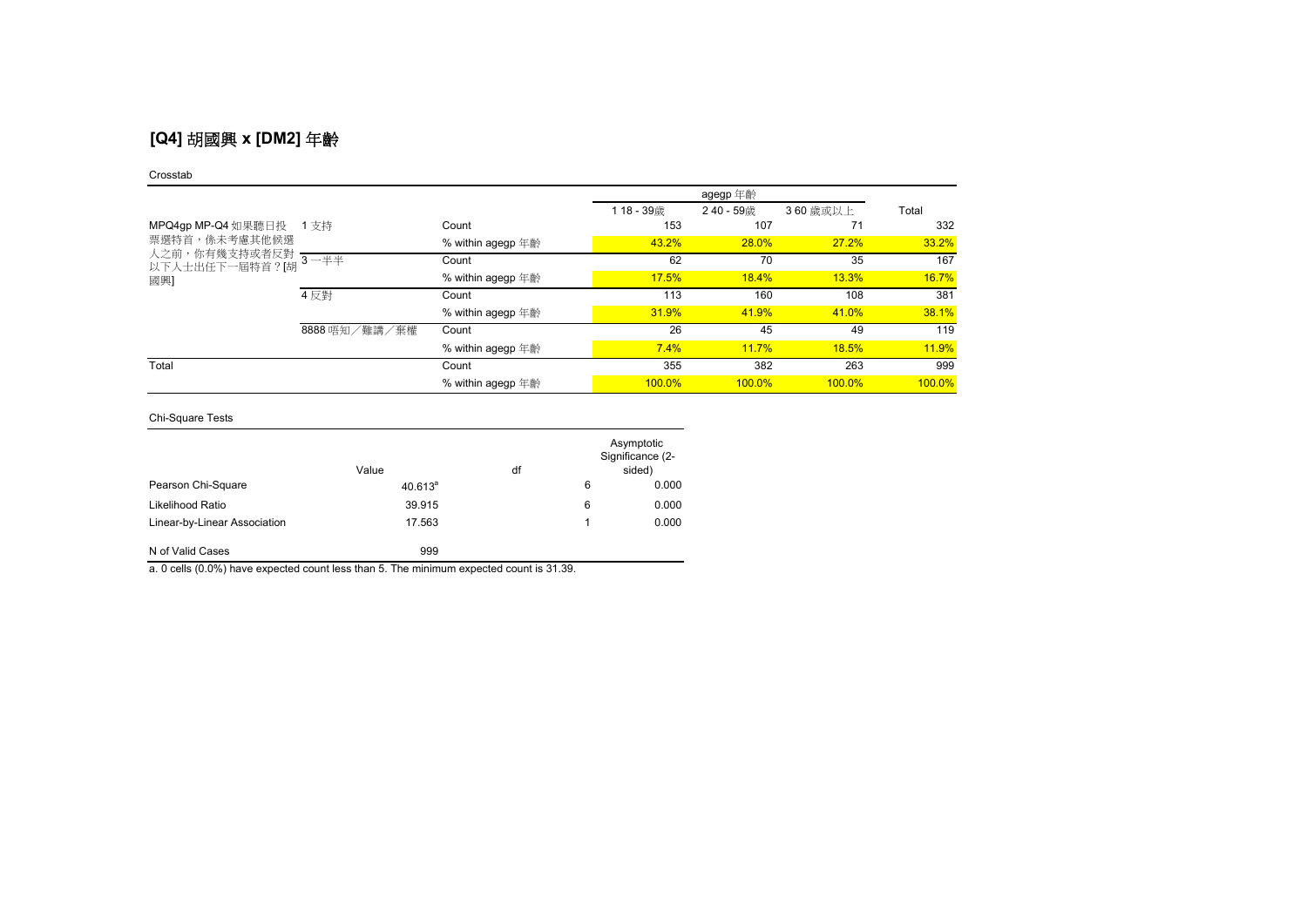# **[Q4]** 胡國興 **x [DM3]** 教育程度

#### Crosstab

|                                |               |                        |           | edugp_TP 教育程度 |           |        |
|--------------------------------|---------------|------------------------|-----------|---------------|-----------|--------|
|                                |               |                        | 1 小學或以下   | 2中學           | 3 大專或以上   | Total  |
| MPQ4gp MP-Q4 如果聽日投 1 支持        |               | Count                  | 55        | 136           | 141       | 332    |
| 票選特首,係未考慮其他候選<br>人之前,你有幾支持或者反對 |               | % within edugp_TP 教育程度 | 23.2%     | 28.2%         | 49.6%     | 33.1%  |
| 以下人士出任下一屆特首?[胡 3—半半            |               | Count                  | 41        | 82            | 48        | 170    |
| 國興]                            |               | % within edugp TP 教育程度 | 17.3%     | <b>16.9%</b>  | 16.8%     | 17.0%  |
|                                | 4 反對          | Count                  | 87        | 213           | 82        | 382    |
|                                |               | % within edugp TP 教育程度 | 36.7%     | 44.2%         | 28.8%     | 38.1%  |
|                                | 8888 唔知/難講/棄權 | Count                  | 54        | 52            | 14        | 119    |
|                                |               | % within edugp TP 教育程度 | 22.7%     | 10.7%         | 4.8%      | 11.9%  |
| Total                          |               | Count                  | 238       | 482           | 283       | 1003   |
|                                |               | % within edugp TP 教育程度 | $100.0\%$ | 100.0%        | $100.0\%$ | 100.0% |

### Chi-Square Tests

|                              | Value      | df |   | Asymptotic<br>Significance (2-<br>sided) |
|------------------------------|------------|----|---|------------------------------------------|
| Pearson Chi-Square           | $81.090^a$ |    | 6 | 0.000                                    |
| Likelihood Ratio             | 77.793     |    | 6 | 0.000                                    |
| Linear-by-Linear Association | 38.585     |    | 1 | 0.000                                    |
| N of Valid Cases             | 1003       |    |   |                                          |

a. 0 cells (0.0%) have expected count less than 5. The minimum expected count is 28.25.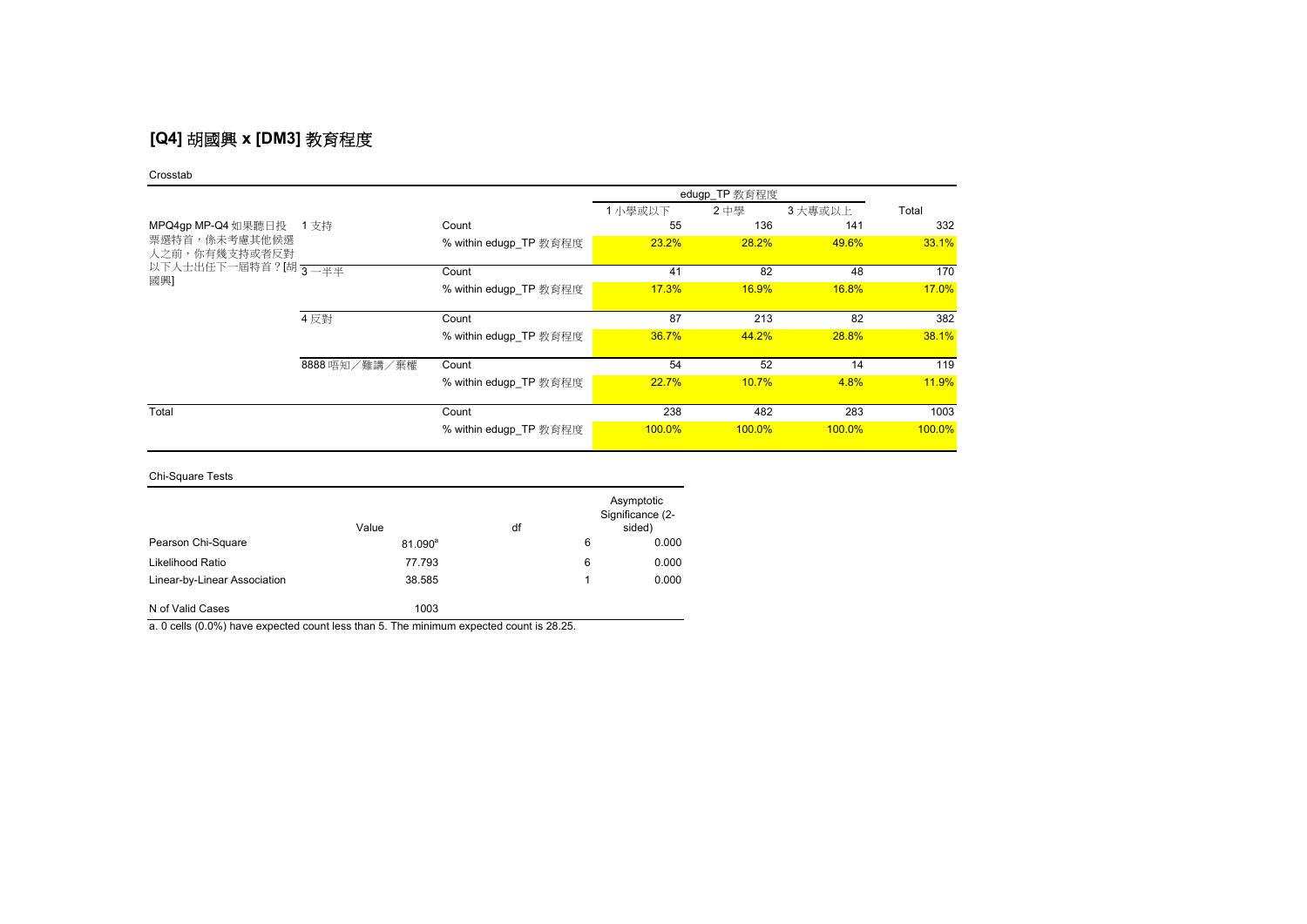## **[Q4]** 胡國興 **x [DM4]** 職位

#### Crosstab

|                                        |               |                   | occgp 職位           |        |              |        |           |              |        |
|----------------------------------------|---------------|-------------------|--------------------|--------|--------------|--------|-----------|--------------|--------|
|                                        |               |                   | 1行政及專業人員 2 文職及服務人員 |        | 3 勞動工人       | 4學生    | 5家庭主婦     | 6其他          | Total  |
| MPQ4gp MP-Q4 如果聽日投 1 支持                |               | Count             | 73                 | 81     | 29           | 35     | 36        | 76           | 329    |
| 票選特首,係未考慮其他候選                          |               | % within occgp 職位 | 39.9%              | 35.7%  | 30.4%        | 42.9%  | 20.3%     | 32.8%        | 33.2%  |
| 人之前,你有幾支持或者反對<br>以下人士出任下一屆特首?[胡<br>國興] | $3 - 44$      | Count             | 35                 | 43     | 18           | 18     | 27        | 27           | 168    |
|                                        |               | % within occgp 職位 | 19.4%              | 19.1%  | <b>19.5%</b> | 21.8%  | 15.4%     | <b>11.6%</b> | 17.0%  |
|                                        | 4 反對          | Count             | 63                 | 81     | 37           | 20     | 77        | 98           | 377    |
|                                        |               | % within occgp 職位 | 34.7%              | 35.6%  | 39.2%        | 24.3%  | 44.3%     | 42.6%        | 38.0%  |
|                                        | 8888 唔知/難講/棄權 | Count             | 11                 | 22     | 10           | 9      | 35        | 30           | 117    |
|                                        |               | % within occgp 職位 | 6.0%               | 9.7%   | 10.8%        | 11.0%  | 20.0%     | 13.1%        | 11.8%  |
| Total                                  |               | Count             | 182                | 228    | 94           | 81     | 175       | 231          | 991    |
|                                        |               | % within occgp 職位 | 100.0%             | 100.0% | 100.0%       | 100.0% | $100.0\%$ | 100.0%       | 100.0% |

### Chi-Square Tests

|                              | Value               | df |    | Asymptotic<br>Significance (2-<br>sided) |
|------------------------------|---------------------|----|----|------------------------------------------|
| Pearson Chi-Square           | 45.476 <sup>a</sup> |    | 15 | 0.000                                    |
| Likelihood Ratio             | 46.875              |    | 15 | 0.000                                    |
| Linear-by-Linear Association | 10.613              |    |    | 0.001                                    |
| N of Valid Cases             | 991                 |    |    |                                          |

a. 0 cells (0.0%) have expected count less than 5. The minimum expected count is 9.64.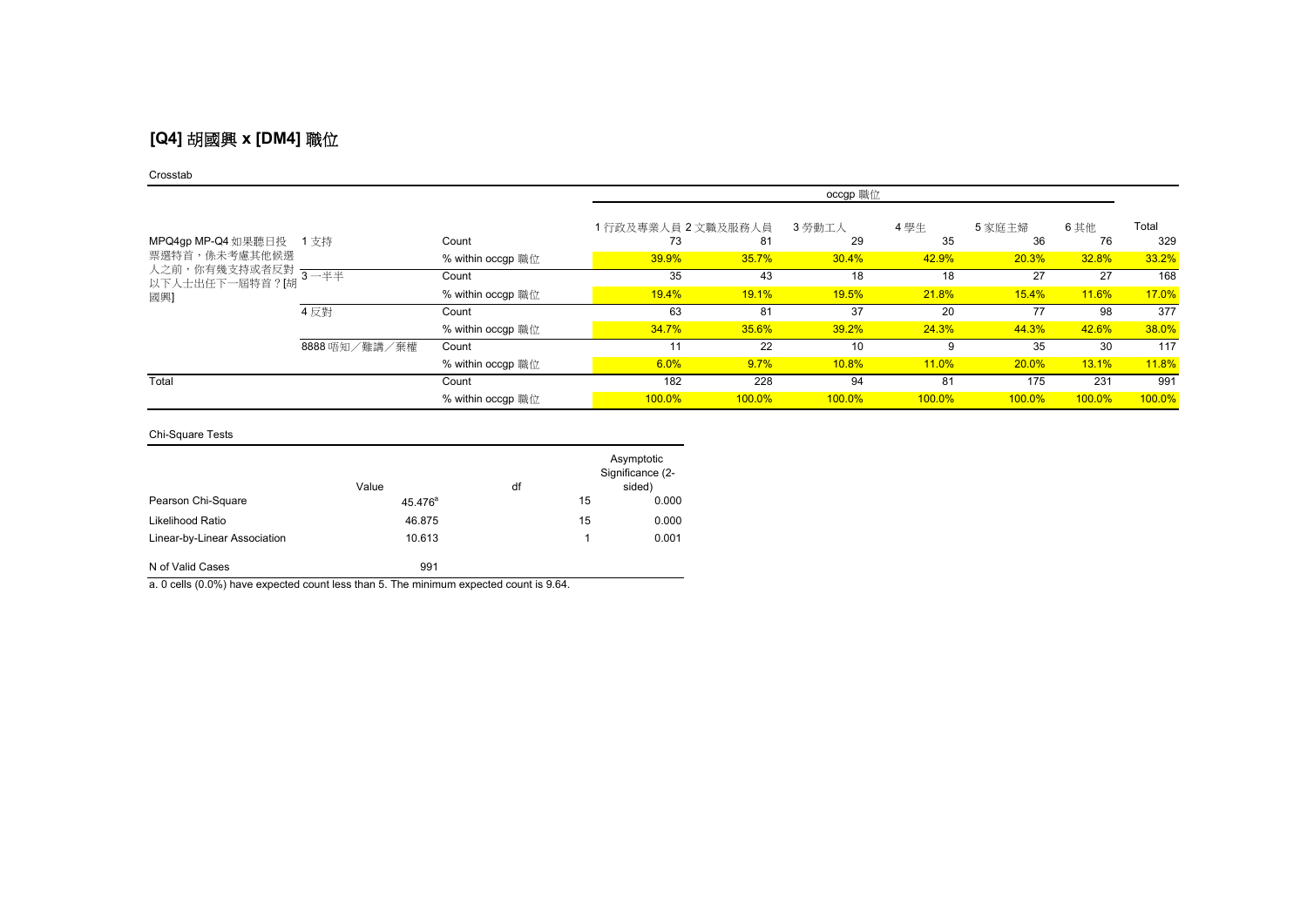## **[Q4]** 胡國興 **x [DM5]** 政治取向

#### Crosstab

|                                                                              |               |                      | inclin 政治取向 |           |               |                                 |                    |        |  |
|------------------------------------------------------------------------------|---------------|----------------------|-------------|-----------|---------------|---------------------------------|--------------------|--------|--|
|                                                                              |               |                      | 1傾向民主派      | 2 傾向建制派   | 3 傾向中間派       | 8886 冇政治傾向/<br>政治中立/唔屬於<br>任何派別 | 8888 其他/唔知/<br>好難講 | Total  |  |
| MPQ4gp MP-Q4 如果聽日投 1 支持<br>票選特首,係未考慮其他候選<br>人之前,你有幾支持或者反對一<br>以下人士出任下一屆特首?[胡 |               | Count                | 161         | 20        | 108           | 36                              | 9                  | 334    |  |
|                                                                              |               | % within inclin 政治取向 | 52.7%       | 15.5%     | 30.9%         | <b>21.3%</b>                    | 17.4%              | 33.3%  |  |
|                                                                              | $-$ 3 – $#$   | Count                | 52          | 20        | 60            | 24                              | 15                 | 170    |  |
| 國興]                                                                          |               | % within inclin 政治取向 | 16.9%       | 16.1%     | 17.1%         | 14.1%                           | 27.7%              | 17.0%  |  |
|                                                                              | 4 反對          | Count                | 74          | 79        | 155           | 62                              | 10                 | 380    |  |
|                                                                              |               | % within inclin 政治取向 | 24.2%       | 62.6%     | 44.3%         | 36.8%                           | 18.2%              | 37.8%  |  |
|                                                                              | 8888 唔知/難講/棄權 | Count                | 19          |           | 27            | 47                              | 20                 | 120    |  |
|                                                                              |               | % within inclin 政治取向 | 6.2%        | 5.7%      | 7.7%          | <b>27.9%</b>                    | 36.7%              | 11.9%  |  |
| Total                                                                        |               | Count                | 306         | 126       | 350           | 168                             | 53                 | 1004   |  |
|                                                                              |               | % within inclin 政治取向 | $100.0\%$   | $100.0\%$ | <b>100.0%</b> | $100.0\%$                       | $100.0\%$          | 100.0% |  |

### Chi-Square Tests

|                              | Value       | df |    | Asymptotic<br>Significance (2-<br>sided) |
|------------------------------|-------------|----|----|------------------------------------------|
| Pearson Chi-Square           | $189.315^a$ |    | 12 | 0.000                                    |
| Likelihood Ratio             | 172.051     |    | 12 | 0.000                                    |
| Linear-by-Linear Association | 88.551      |    |    | 0.000                                    |
| N of Valid Cases             | 1004        |    |    |                                          |

a. 0 cells (0.0%) have expected count less than 5. The minimum expected count is 6.38.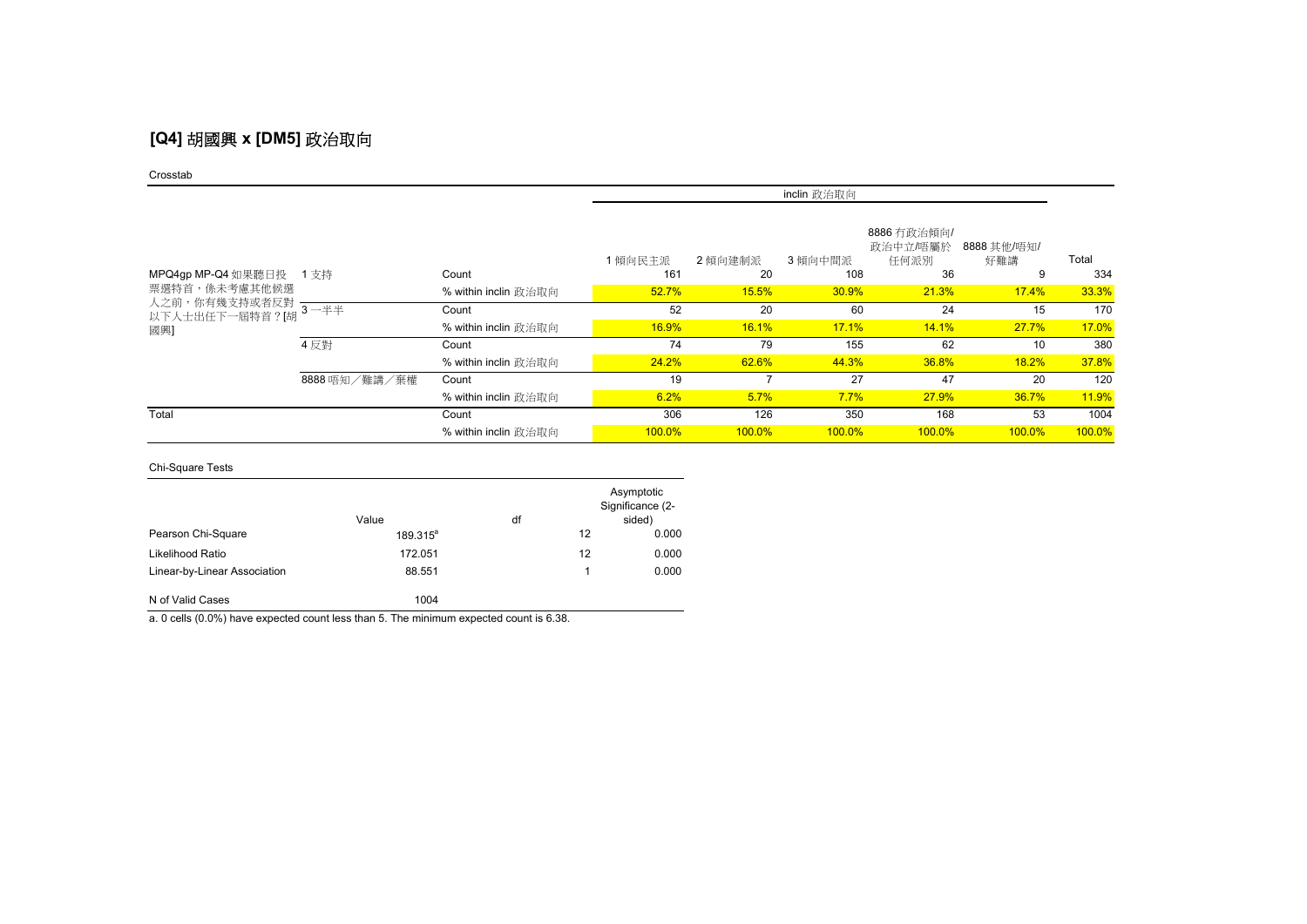# **[Q5]** 投票選特首 **x [DM1]** 性別

#### Crosstab

|                                                         |                |                      | sex [S6] 性別  |           |              |
|---------------------------------------------------------|----------------|----------------------|--------------|-----------|--------------|
|                                                         |                |                      | 1男           | 2女        | Total        |
| MPQ5 [MP_Q5] 如果聽日畀你 1 林鄭月娥                              |                | Count                | 123          | 203       | 325          |
| 投票選特首,而參選者只有以                                           |                | % within sex [S6] 性別 | <b>27.0%</b> | 36.7%     | 32.3%        |
| 下人士,你會選邊個?[讀出首<br>下人士,你會選邊個?[讀出首 2 曾俊華<br>4個名字,次序由電腦隨機排 |                | Count                | 182          | 212       | 395          |
| 列,只選一個1                                                 |                | % within sex [S6] 性別 | 40.2%        | 38.4%     | 39.2%        |
|                                                         | 3 葉劉淑儀         | Count                | 27           | 44        | 72           |
|                                                         |                | % within sex [S6] 性別 | 6.0%         | 8.0%      | 7.1%         |
|                                                         | 4 胡國興          | Count                | 69           | 50        | 119          |
|                                                         |                | % within sex [S6] 性別 | 15.3%        | 9.1%      | <b>11.9%</b> |
|                                                         | 5 全部都唔選        | Count                | 26           | 26        | 52           |
|                                                         |                | % within sex [S6] 性別 | 5.7%         | 4.7%      | 5.2%         |
|                                                         | 8888 唔知/難講/無意見 | Count                | 26           | 17        | 43           |
|                                                         |                | % within sex [S6] 性別 | 5.7%         | 3.1%      | 4.3%         |
| Total                                                   |                | Count                | 453          | 553       | 1006         |
|                                                         |                | % within sex [S6] 性別 | 100.0%       | $100.0\%$ | 100.0%       |

### Chi-Square Tests

|                              | Value        | df |   | Asymptotic<br>Significance (2-<br>sided) |
|------------------------------|--------------|----|---|------------------------------------------|
| Pearson Chi-Square           | $21.362^{a}$ |    | 5 | 0.001                                    |
| Likelihood Ratio             | 21.410       |    | 5 | 0.001                                    |
| Linear-by-Linear Association | 4.141        |    | 1 | 0.042                                    |
| N of Valid Cases             | 1006         |    |   |                                          |

a. 0 cells (0.0%) have expected count less than 5. The minimum expected count is 19.54.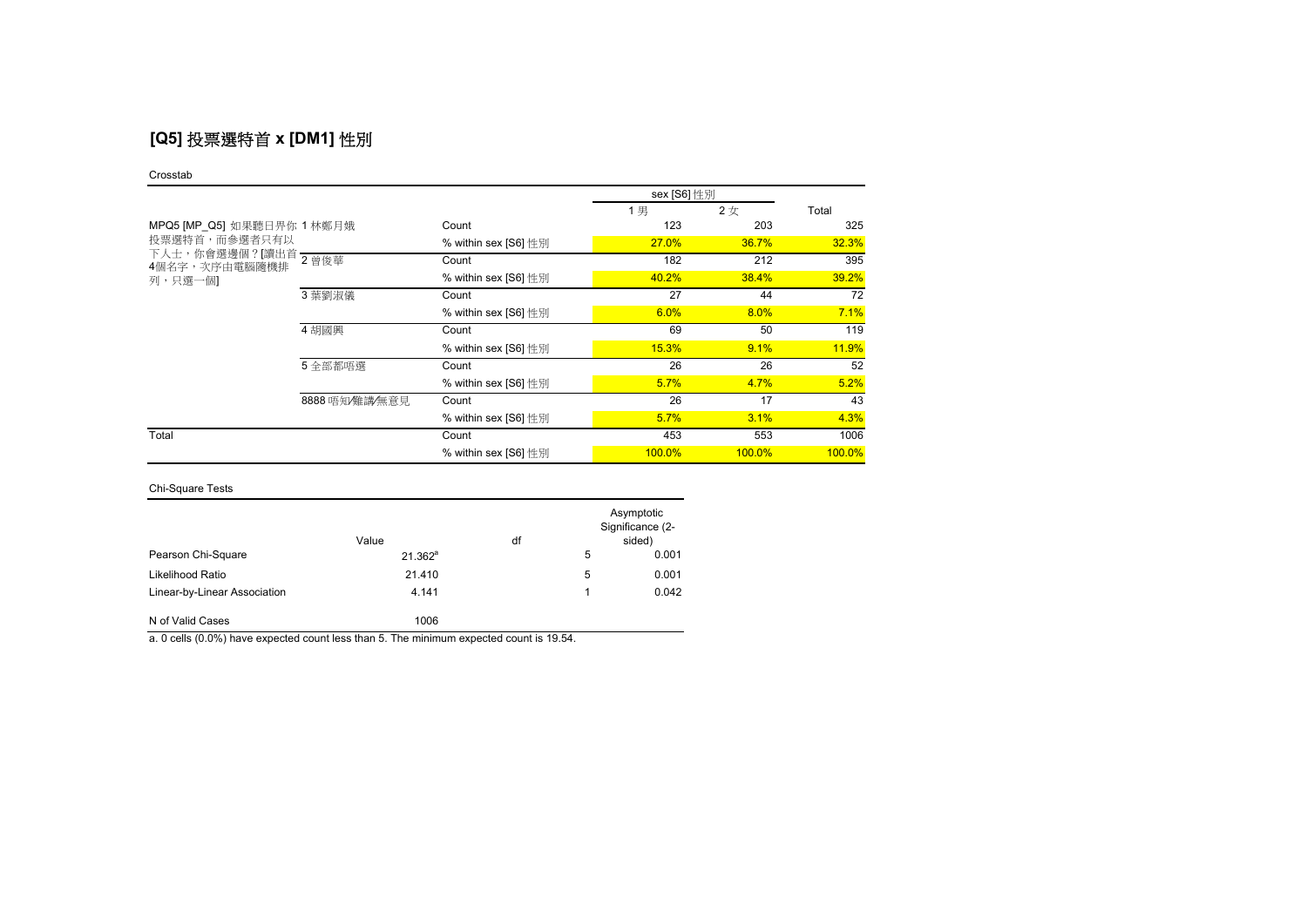# **[Q5]** 投票選特首 **x [DM2]** 年齡

#### Crosstab

|                                           |                |                   | 118-39歳      | 240 - 59歳 | 360 歳或以上  | Total  |
|-------------------------------------------|----------------|-------------------|--------------|-----------|-----------|--------|
| MPQ5 [MP Q5] 如果聽日畀你 1 林鄭月娥                |                | Count             | 66           | 148       | 110       | 324    |
| 投票選特首,而參選者只有以<br>4個名字,次序由電腦隨機排<br>列,只選一個1 |                | % within agegp 年齡 | <b>18.6%</b> | 38.9%     | 41.8%     | 32.4%  |
|                                           |                | Count             | 188          | 130       | 77        | 395    |
|                                           |                | % within agegp 年齡 | 53.0%        | 34.1%     | 29.1%     | 39.5%  |
|                                           | 3 葉劉淑儀         | Count             | 16           | 31        | 22        | 69     |
|                                           |                | % within agegp 年齡 | 4.6%         | 8.0%      | 8.4%      | 6.9%   |
|                                           | 4 胡國興          | Count             | 61           | 36        | 20        | 118    |
|                                           |                | % within agegp 年齡 | 17.2%        | 9.5%      | 7.7%      | 11.8%  |
|                                           | 5 全部都唔選        | Count             | 21           | 15        | 16        | 52     |
|                                           |                | % within agegp 年齡 | 5.9%         | 4.0%      | 6.0%      | 5.2%   |
|                                           | 8888 唔知/難講/無意見 | Count             | 3            | 21        | 18        | 42     |
|                                           |                | % within agegp 年齡 | 0.7%         | 5.5%      | 6.9%      | 4.2%   |
| Total                                     |                | Count             | 355          | 382       | 263       | 999    |
|                                           |                | % within agegp 年齡 | $100.0\%$    | 100.0%    | $100.0\%$ | 100.0% |

### Chi-Square Tests

|                              | Value      | df |    | Asymptotic<br>Significance (2-<br>sided) |
|------------------------------|------------|----|----|------------------------------------------|
| Pearson Chi-Square           | $95.902^a$ |    | 10 | 0.000                                    |
| Likelihood Ratio             | 102.303    |    | 10 | 0.000                                    |
| Linear-by-Linear Association | 15.400     |    |    | 0.000                                    |
| N of Valid Cases             | 999        |    |    |                                          |

a. 0 cells (0.0%) have expected count less than 5. The minimum expected count is 10.99.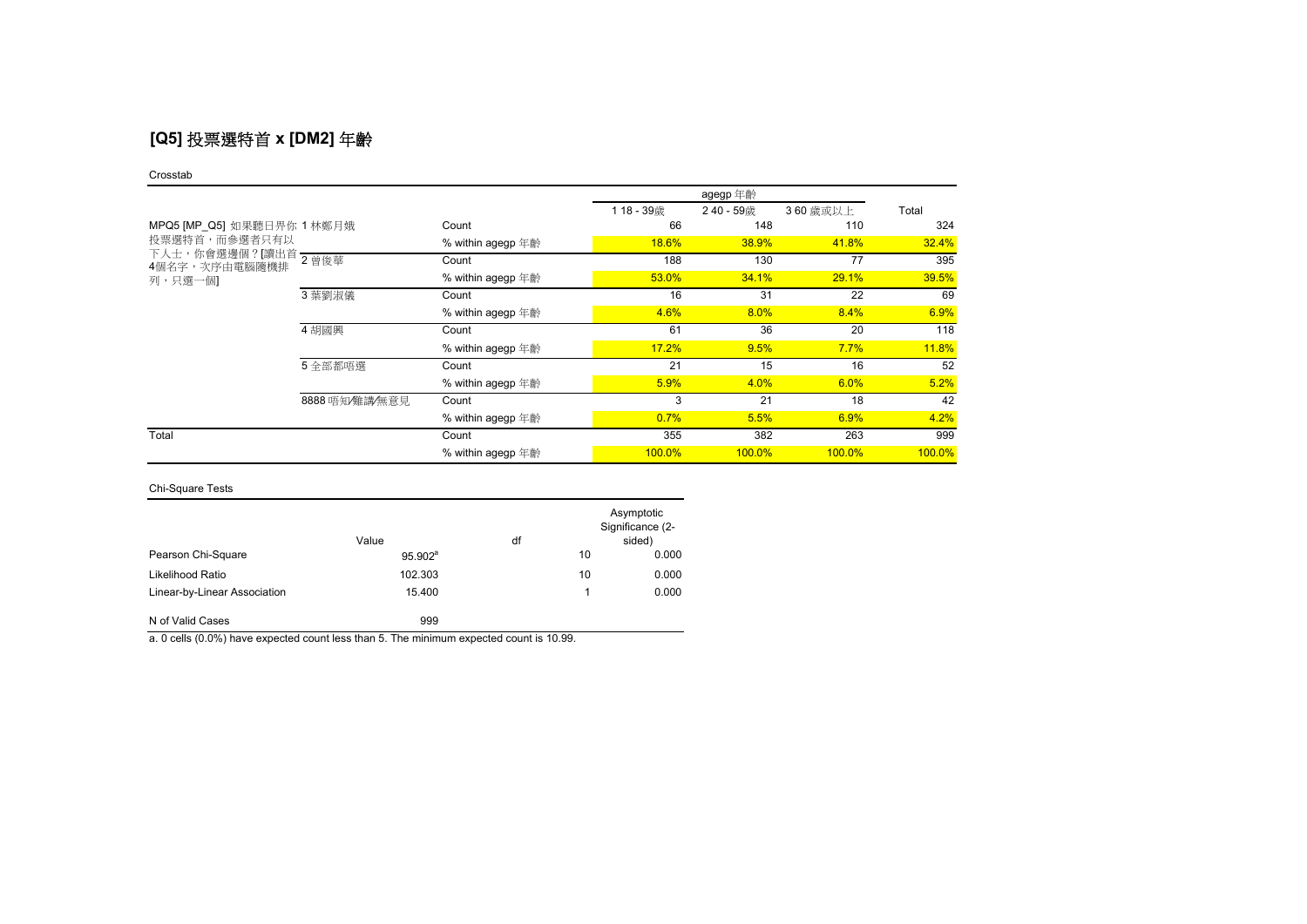# **[Q5]** 投票選特首 **x [DM3]** 教育程度

#### Crosstab

|                                 |                | edugp_TP 教育程度          |        |        |         |        |  |  |
|---------------------------------|----------------|------------------------|--------|--------|---------|--------|--|--|
|                                 |                |                        | 1小學或以下 | 2中學    | 3 大專或以上 | Total  |  |  |
| MPQ5 [MP_Q5] 如果聽日畀你 1 林鄭月娥      |                | Count                  | 109    | 164    | 52      | 325    |  |  |
| 投票選特首,而參選者只有以<br>下人士,你會選邊個?[讀出首 |                | % within edugp_TP 教育程度 | 45.9%  | 34.1%  | 18.4%   | 32.4%  |  |  |
| 4個名字,次序由電腦隨機排<br>列,只選一個]        | 2 曾俊華          | Count                  | 59     | 181    | 155     | 395    |  |  |
|                                 |                | % within edugp TP 教育程度 | 24.7%  | 37.5%  | 54.8%   | 39.3%  |  |  |
|                                 | 3 葉劉淑儀         | Count                  | 21     | 41     | 9       | 71     |  |  |
|                                 |                | % within edugp TP 教育程度 | 8.7%   | 8.5%   | 3.3%    | 7.1%   |  |  |
|                                 | 4 胡國興          | Count                  | 10     | 58     | 49      | 118    |  |  |
|                                 |                | % within edugp TP 教育程度 | 4.3%   | 12.1%  | 17.3%   | 11.7%  |  |  |
|                                 | 5 全部都唔選        | Count                  | 15     | 24     | 13      | 52     |  |  |
|                                 |                | % within edugp_TP 教育程度 | 6.3%   | 4.9%   | 4.6%    | 5.2%   |  |  |
|                                 | 8888 唔知/難講/無意見 | Count                  | 24     | 14     | 5       | 42     |  |  |
|                                 |                | % within edugp TP 教育程度 | 10.1%  | 2.8%   | 1.6%    | 4.2%   |  |  |
| Total                           |                | Count                  | 238    | 482    | 284     | 1003   |  |  |
|                                 |                | % within edugp_TP 教育程度 | 100.0% | 100.0% | 100.0%  | 100.0% |  |  |

### Chi-Square Tests

|                              | Value       | df |    | Asymptotic<br>Significance (2-<br>sided) |
|------------------------------|-------------|----|----|------------------------------------------|
| Pearson Chi-Square           | $115.484^a$ |    | 10 | 0.000                                    |
| Likelihood Ratio             | 117.332     |    | 10 | 0.000                                    |
| Linear-by-Linear Association | 21.710      |    |    | 0.000                                    |
| N of Valid Cases             | 1003        |    |    |                                          |

a. 0 cells (0.0%) have expected count less than 5. The minimum expected count is 10.02.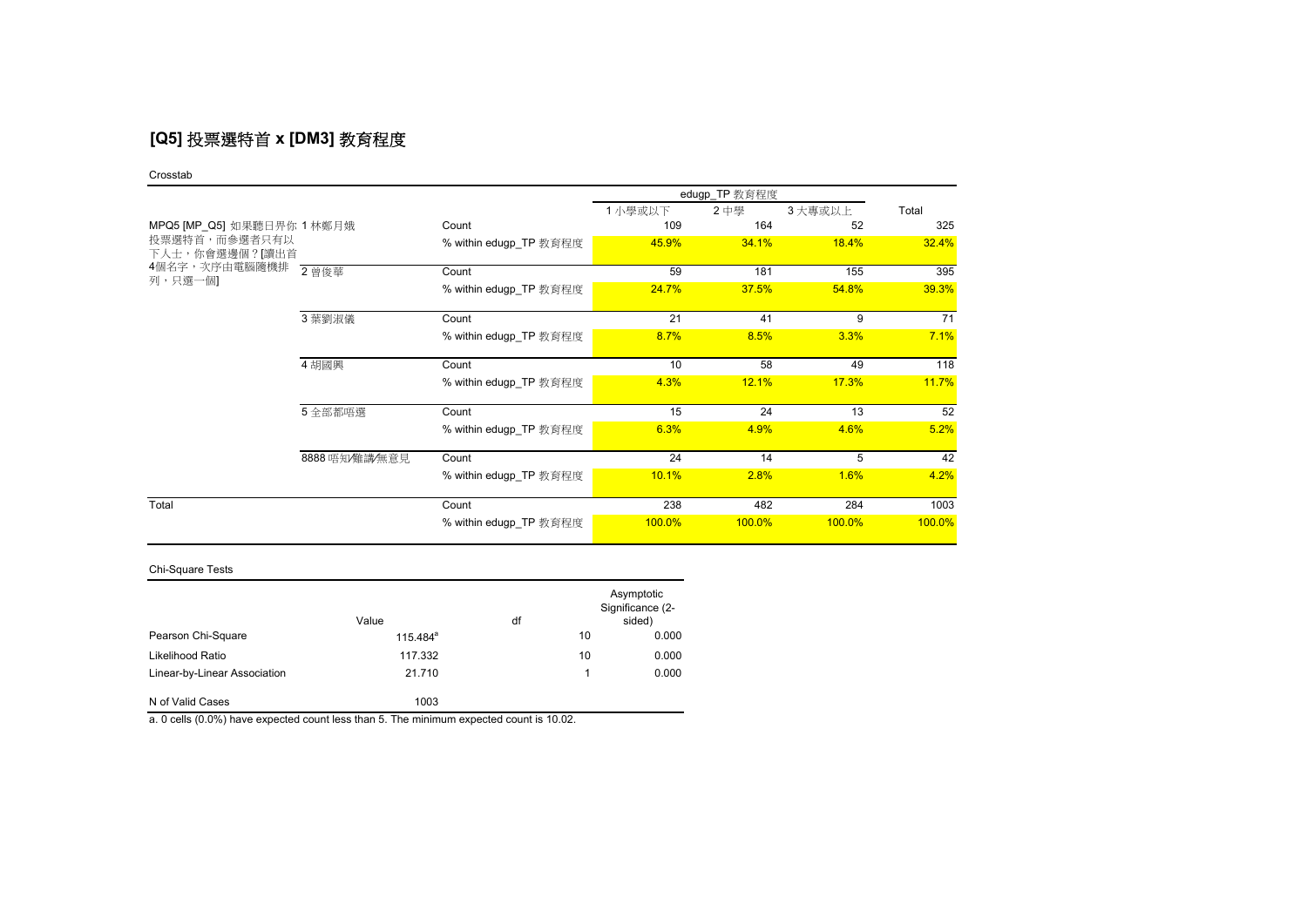# **[Q5]** 投票選特首 **x [DM4]** 職位

#### Crosstab

|                            |                |                   | occgp 職位           |           |        |          |        |        |        |
|----------------------------|----------------|-------------------|--------------------|-----------|--------|----------|--------|--------|--------|
|                            |                |                   | 1行政及專業人員 2 文職及服務人員 |           | 3 勞動工人 | 4 學生     | 5 家庭主婦 | 6其他    | Total  |
| MPQ5 [MP_Q5] 如果聽日畀你 1 林鄭月娥 |                | Count             | 41                 | 75        | 29     | 10       | 73     | 92     | 320    |
| 投票選特首,而參選者只有以              |                | % within occgp 職位 | 22.2%              | 33.1%     | 30.9%  | 12.0%    | 41.7%  | 40.0%  | 32.3%  |
| 4個名字,次序由電腦隨機排              |                | Count             | 92                 | 82        | 27     | 53       | 64     | 71     | 391    |
| 列,只選一個]                    |                | % within occgp 職位 | 50.5%              | 36.1%     | 28.9%  | 65.6%    | 37.0%  | 30.7%  | 39.4%  |
|                            | 3 葉劉淑儀         | Count             | 8                  | 9         | 12     |          | 19     | 20     | 72     |
|                            |                | % within occgp 職位 | 4.6%               | 3.9%      | 13.0%  | 4.1%     | 10.8%  | 8.6%   | 7.2%   |
|                            | 4 胡國興          | Count             | 28                 | 40        | 5      | 14       | 5      | 24     | 116    |
|                            |                | % within occgp 職位 | 15.3%              | 17.6%     | 5.5%   | 16.9%    | 3.1%   | 10.4%  | 11.7%  |
|                            | 5 全部都唔選        | Count             | 10                 | 15        | 4      |          | 8      | 14     | 52     |
|                            |                | % within occgp 職位 | 5.6%               | 6.5%      | 3.8%   | 1.4%     | 4.5%   | 6.1%   | 5.2%   |
|                            | 8888 唔知/難講/無意見 | Count             | 3                  | 6         | 17     | $\Omega$ | 5      | 10     | 41     |
|                            |                | % within occgp 職位 | 1.8%               | 2.8%      | 18.0%  | 0.0%     | 2.9%   | 4.1%   | 4.1%   |
| Total                      |                | Count             | 182                | 228       | 94     | 81       | 174    | 231    | 991    |
|                            |                | % within occgp 職位 | 100.0%             | $100.0\%$ | 100.0% | 100.0%   | 100.0% | 100.0% | 100.0% |

### Chi-Square Tests

|                              | Value                | df |    | Asymptotic<br>Significance (2-<br>sided) |
|------------------------------|----------------------|----|----|------------------------------------------|
| Pearson Chi-Square           | 147.400 <sup>a</sup> |    | 25 | 0.000                                    |
| Likelihood Ratio             | 137.976              |    | 25 | 0.000                                    |
| Linear-by-Linear Association | 0.100                |    | 1  | 0.751                                    |
| N of Valid Cases             | 991                  |    |    |                                          |

a. 4 cells (11.1%) have expected count less than 5. The minimum expected count is 3.38.